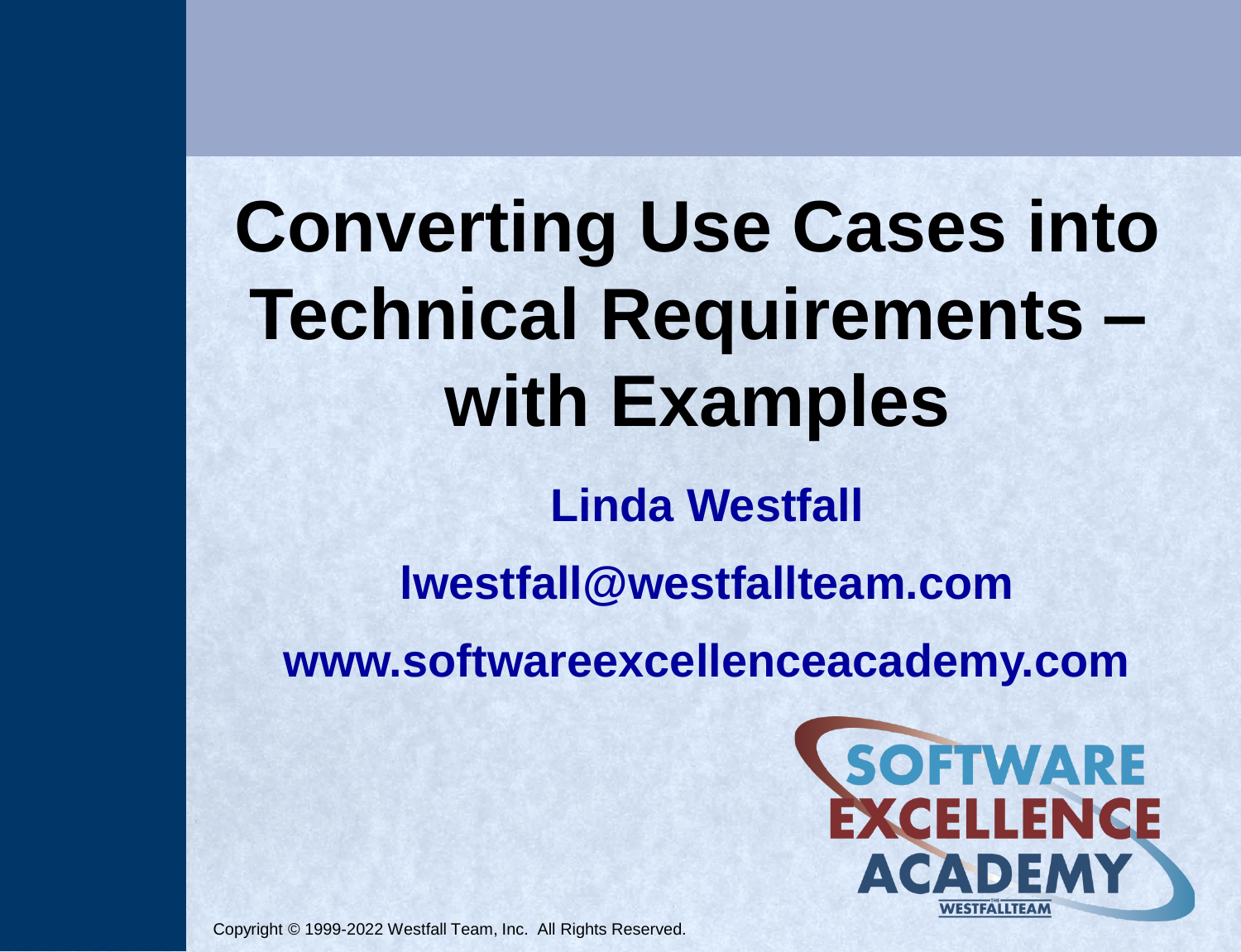## **Defining the Use Cases**

#### **Use cases identify how the system will be used**

- 1. Define the system's scope
- 2. Identify the actors
- 3. For each actor, identify their interactions with the system
	- Main tasks or functions performed
	- Information acquired, produced, or changed
	- Information given to or wanted from the system
	- Notifications wanted from the system
- 4. Develop a use case for each interaction
- 5. Merge or create sub-use cases as appropriate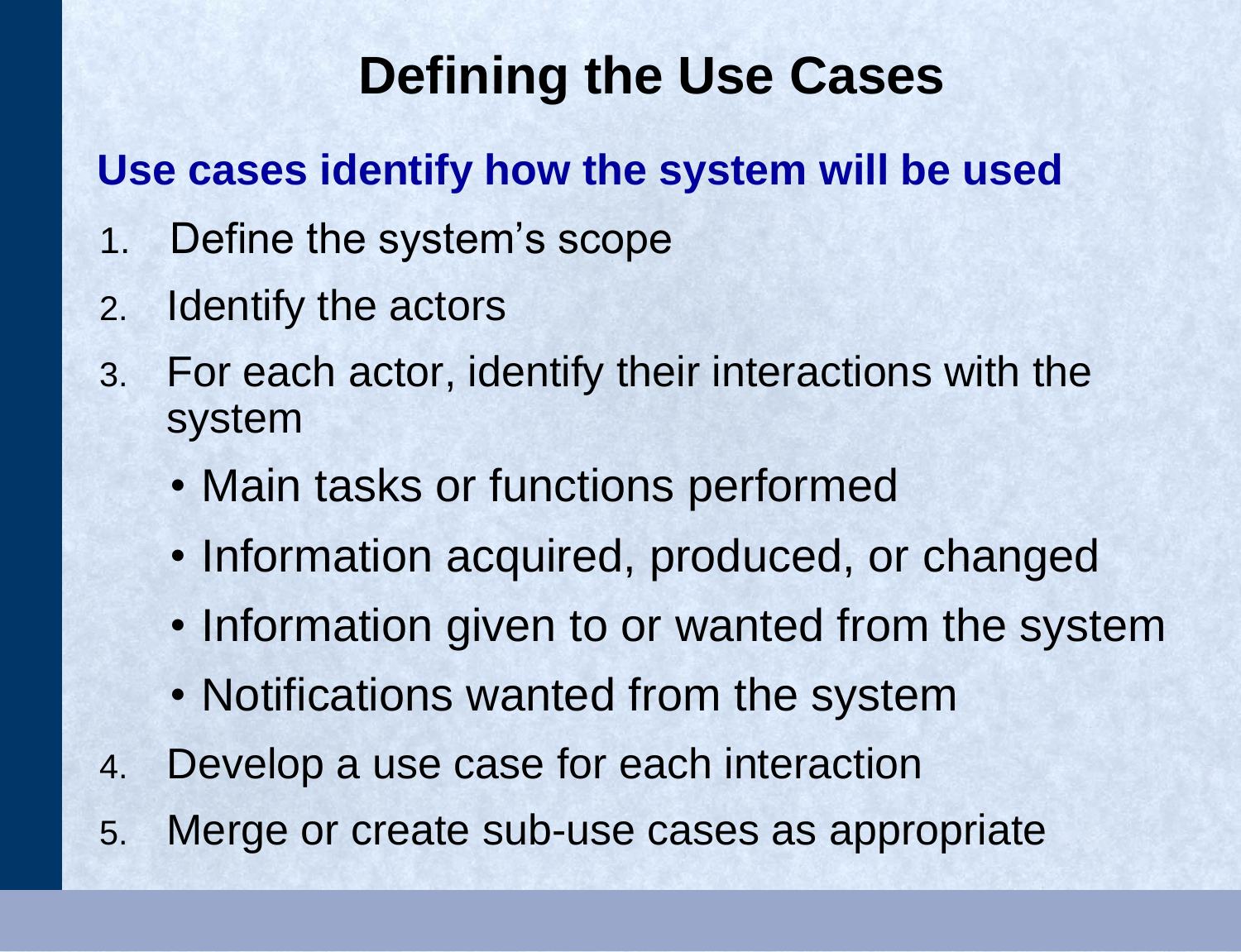## **Use Case – Example**

|         | <b>Actor Actions</b>                                              |                | <b>System Responses</b>                                                                                         |
|---------|-------------------------------------------------------------------|----------------|-----------------------------------------------------------------------------------------------------------------|
| $1_{-}$ | Customer selects to post pay<br>attendant for gas                 | 2.             | Prompts customer to select gas<br>type                                                                          |
| 3.      | Customer selects gas type                                         | 4.             | Verifies sufficient inventory & sets<br>gas pump to pump selected gas<br>type & prompts customer to pump<br>gas |
| 5.      | <b>Customer removes pump</b><br>handle from holder & pumps<br>gas | 6.             | Monitors the gas flow, calculates<br>& displays ongoing gallons<br>pumped & price as gas is pumped              |
| 7.      | Customer returns pump<br>handle to holder                         | 8 <sub>1</sub> | Sends totals for gallons pumped &<br>price to attendant & prompts<br>customer to pay attendant                  |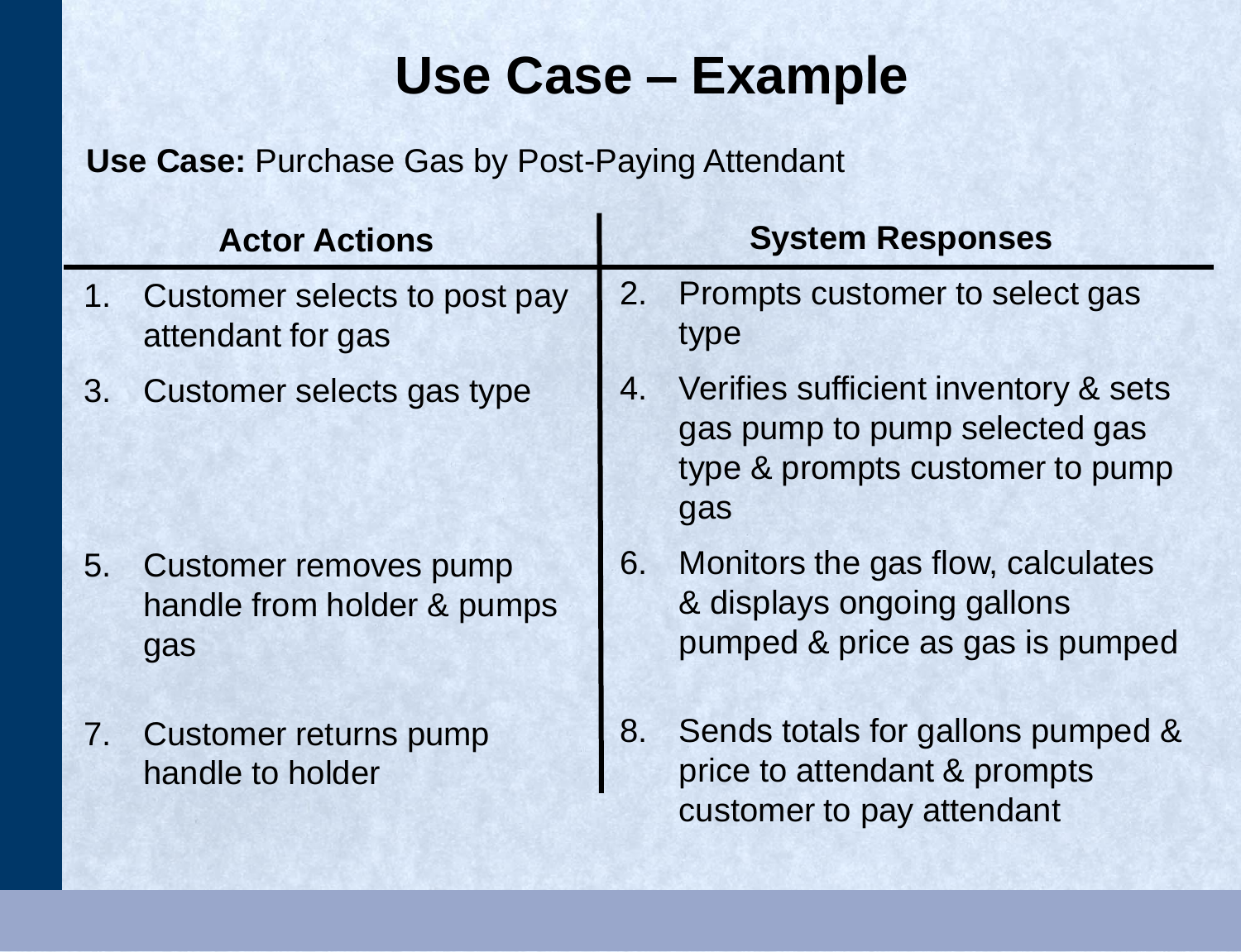### **Use Case Alternatives – Example**

| <b>Actor Actions</b>                           | <b>System Responses</b>                                                                                                    |
|------------------------------------------------|----------------------------------------------------------------------------------------------------------------------------|
| 3a1. Customer selects to cancel<br>transaction | 3a2. Notifies attendant of<br>cancellation, sends transaction<br>cancel message to customer &<br>returns pump to idle mode |
| 5a1. Customer selects to cancel<br>transaction | 5a2. Notifies attendant of<br>cancellation, sends transaction<br>cancel message to customer &<br>returns pump to idle mode |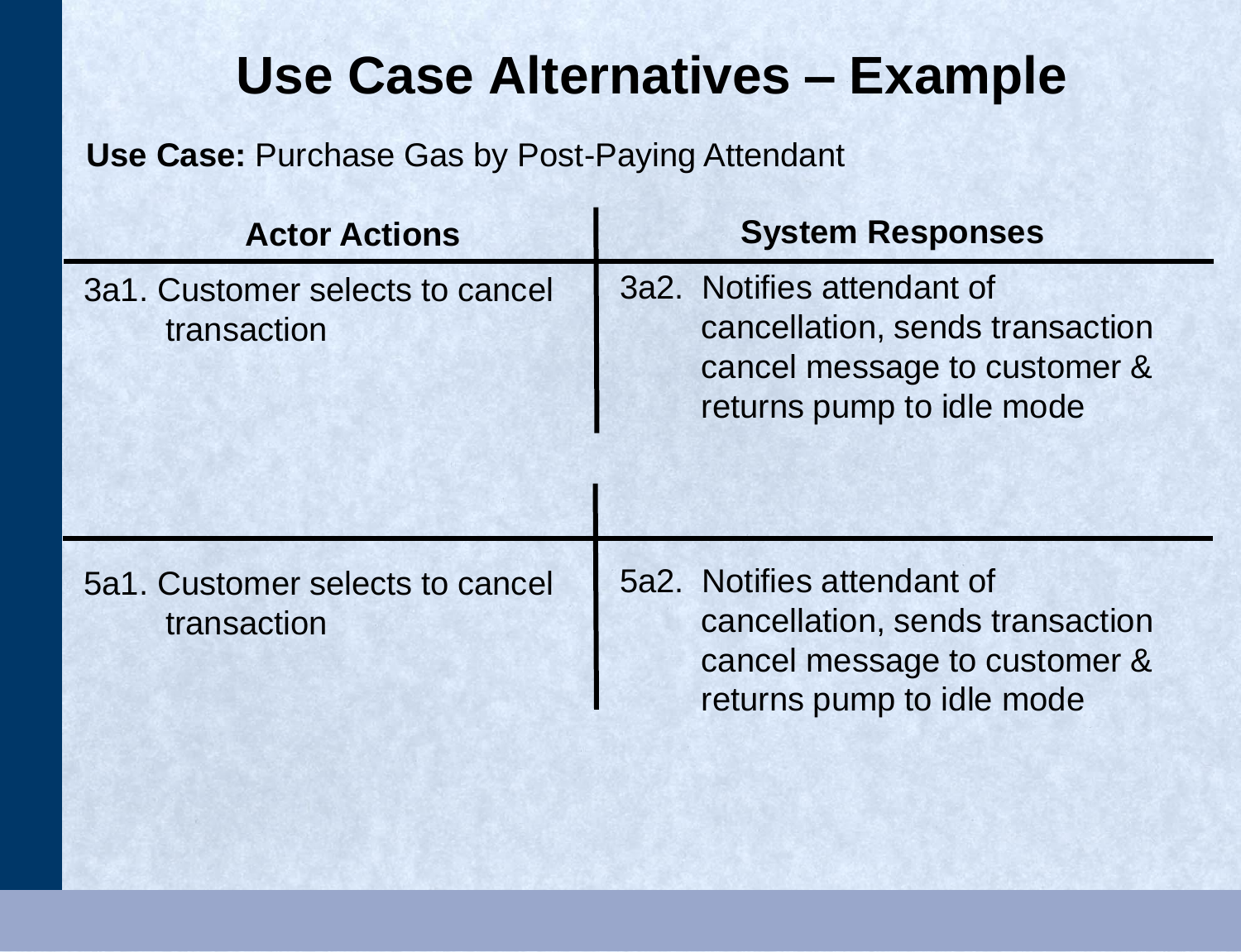## **Use Case Exceptions – Example**

| <b>Actor Actions</b>                                                         | <b>System Responses</b>                                                                |
|------------------------------------------------------------------------------|----------------------------------------------------------------------------------------|
| 3b1. Customer responses with<br>something other than a gas<br>type or cancel | 3b2. Notifies customer of invalid<br>entry & re-prompts customer to<br>select gas type |
|                                                                              | 1 3b3. Return to step 3                                                                |

| <b>Actor Actions</b> | <b>System Responses</b>                                                                                                                              |
|----------------------|------------------------------------------------------------------------------------------------------------------------------------------------------|
|                      | 4a1. Identifies error indicating not<br>enough gas of the type<br>selected, reports error to<br>customer & re-prompts<br>customer to select gas type |
|                      | 4a2. Return to step 3                                                                                                                                |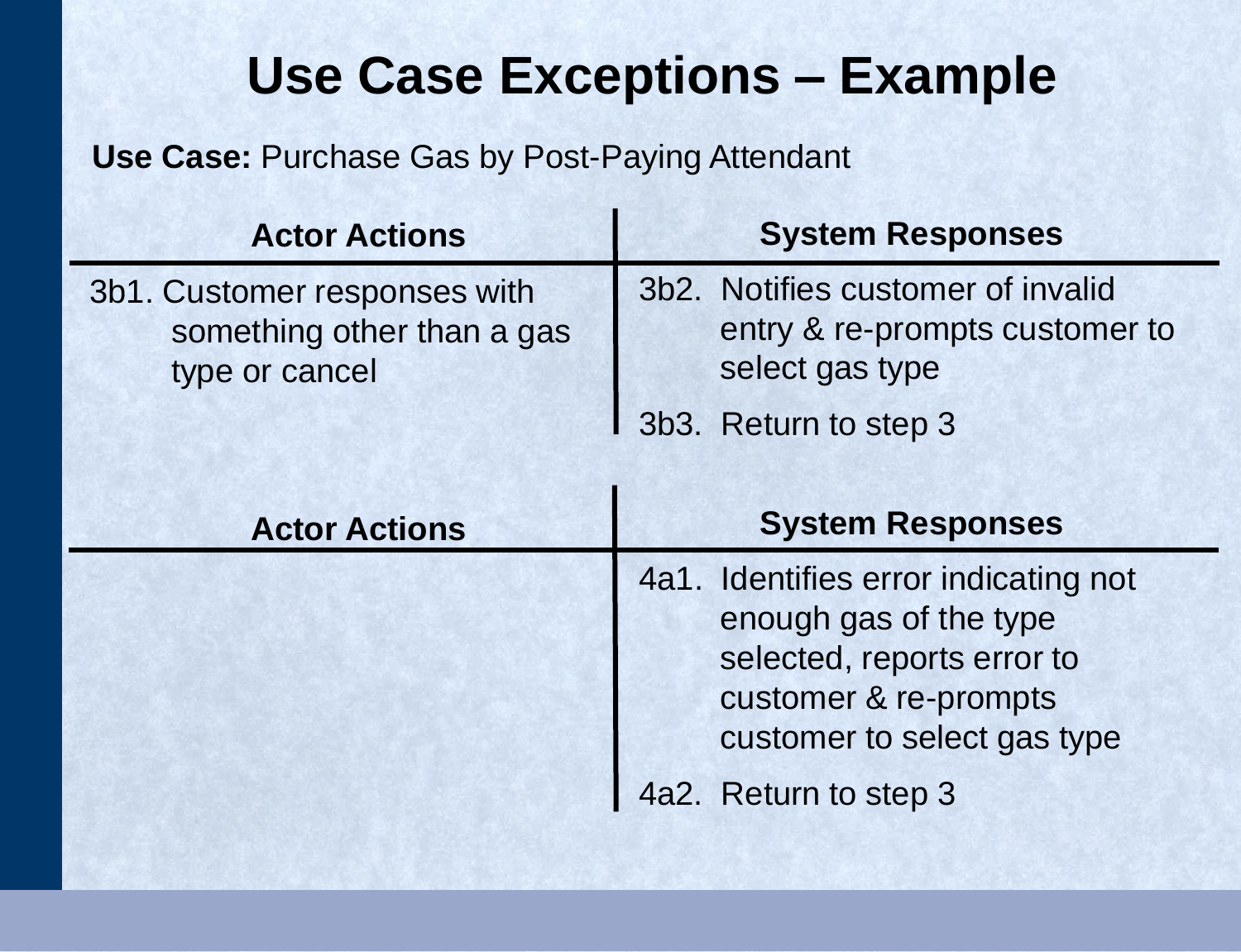#### **Levels & Types of Requirements**

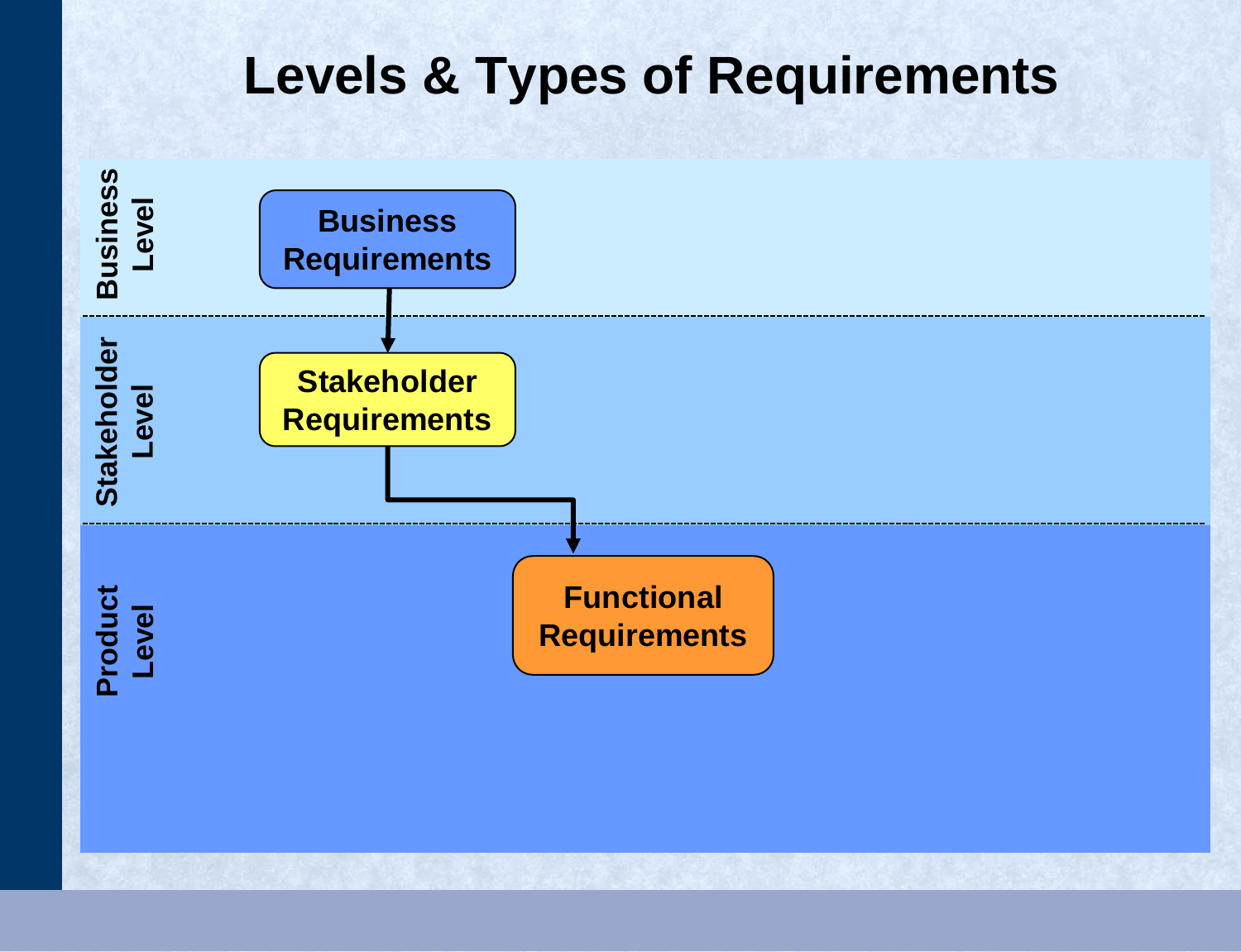#### Use Case → Functional Requirements

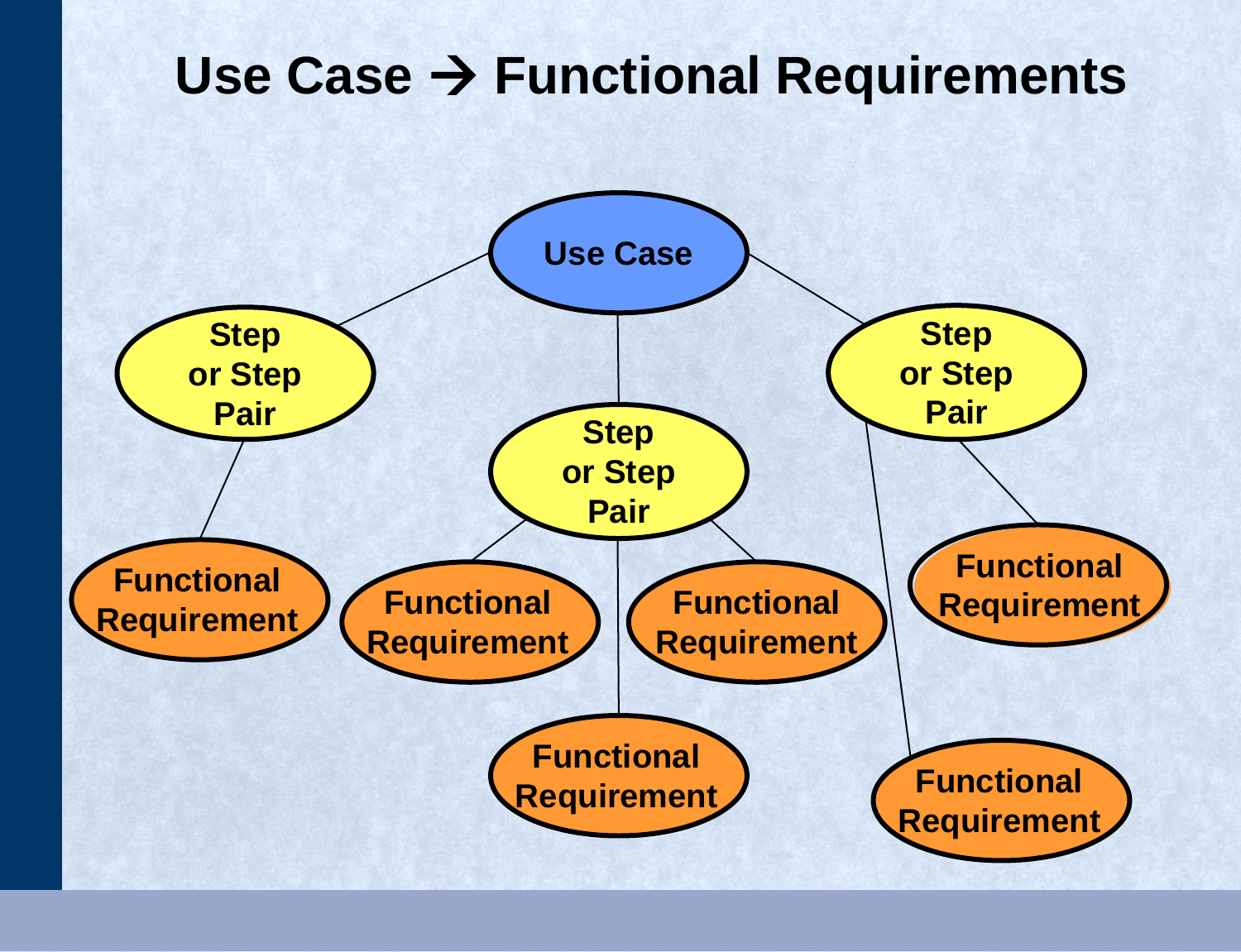|    | <b>Actor Actions</b>                                       |    | <b>System Responses</b>                                                                                         |
|----|------------------------------------------------------------|----|-----------------------------------------------------------------------------------------------------------------|
|    | 1. Customer selects to post<br>pay attendant for gas       |    | 2. Prompts customer to select gas<br>type                                                                       |
| 3. | Customer selects gas type                                  | 4. | Verifies sufficient inventory & sets<br>gas pump to pump selected gas<br>type & prompts customer to pump<br>gas |
| 5. | Customer removes pump<br>handle from holder & pumps<br>gas | 6. | Monitors the gas flow, calculates<br>& displays ongoing gallons<br>pumped & price as gas is pumped              |
|    | 7. Customer returns pump<br>handle to holder               | 8. | Sends totals for gallons pumped &<br>price to attendant & prompts<br>customer to pay attendant                  |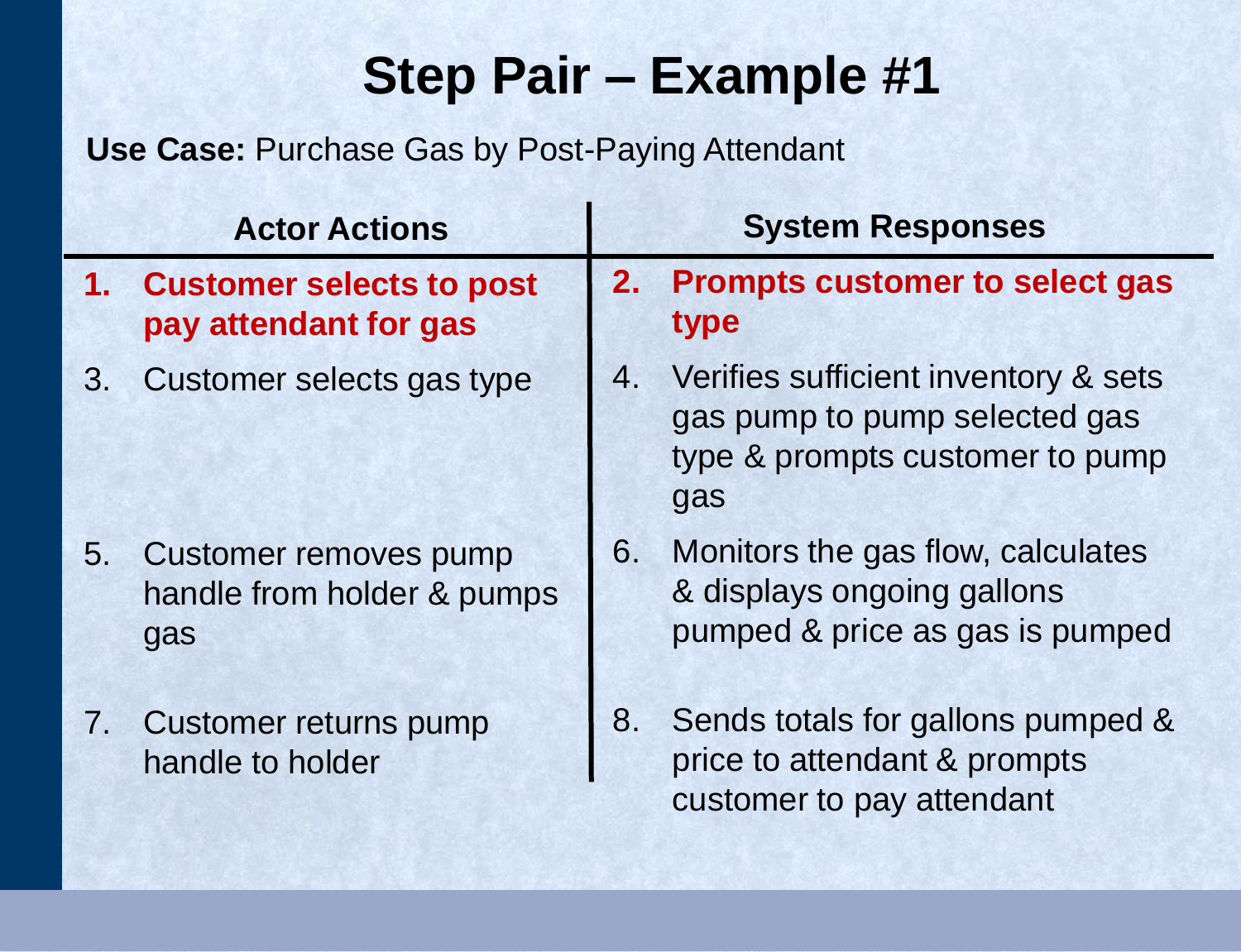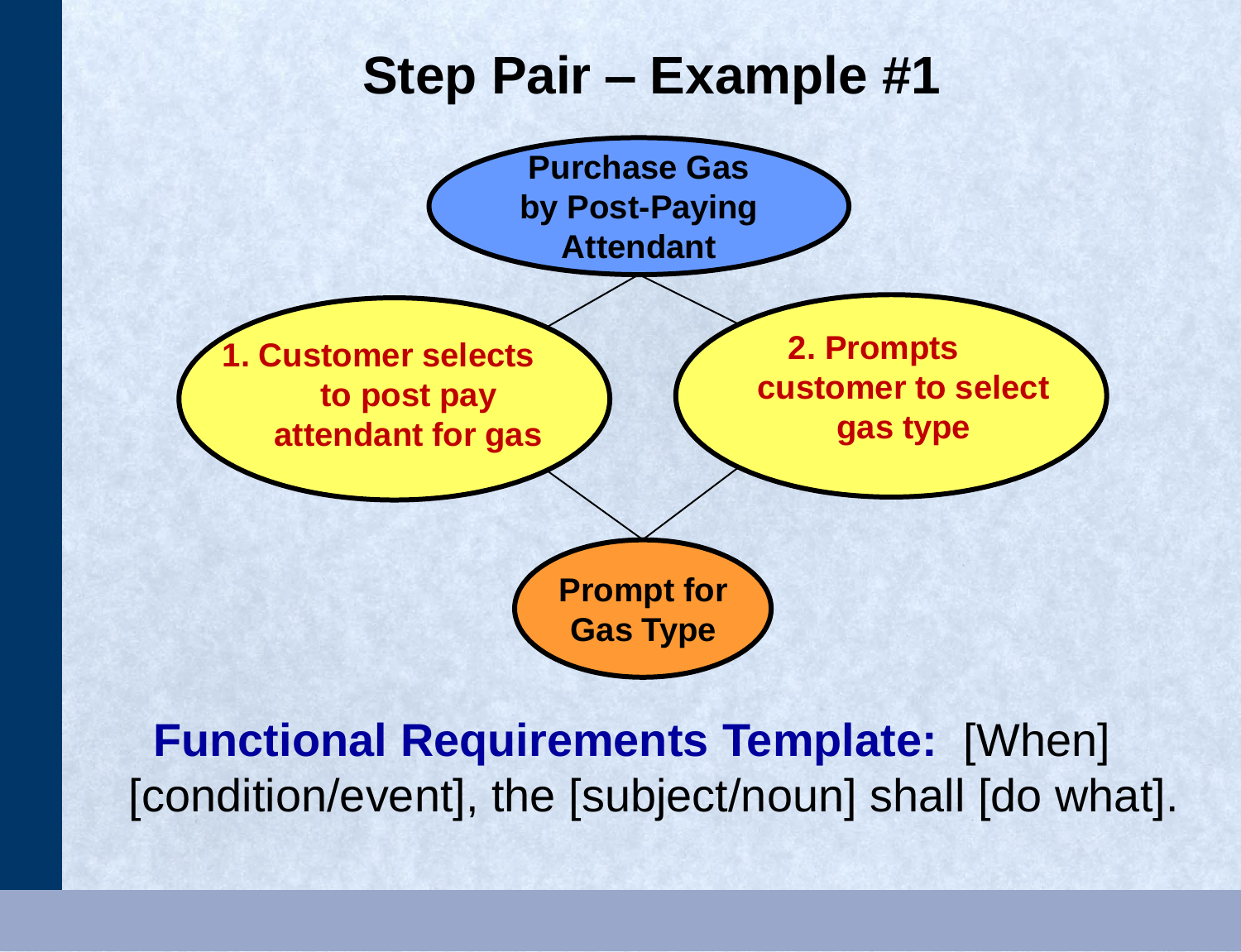**R00110:** When the customer selects to post pay attendant for gas, **by Post-Paying the system shall display a select gas type prompt on the pump display.**

**1. Customer selects to post pay attendant for gas**

**2. Prompts customer to select gas type**

**Prompt for Gas Type**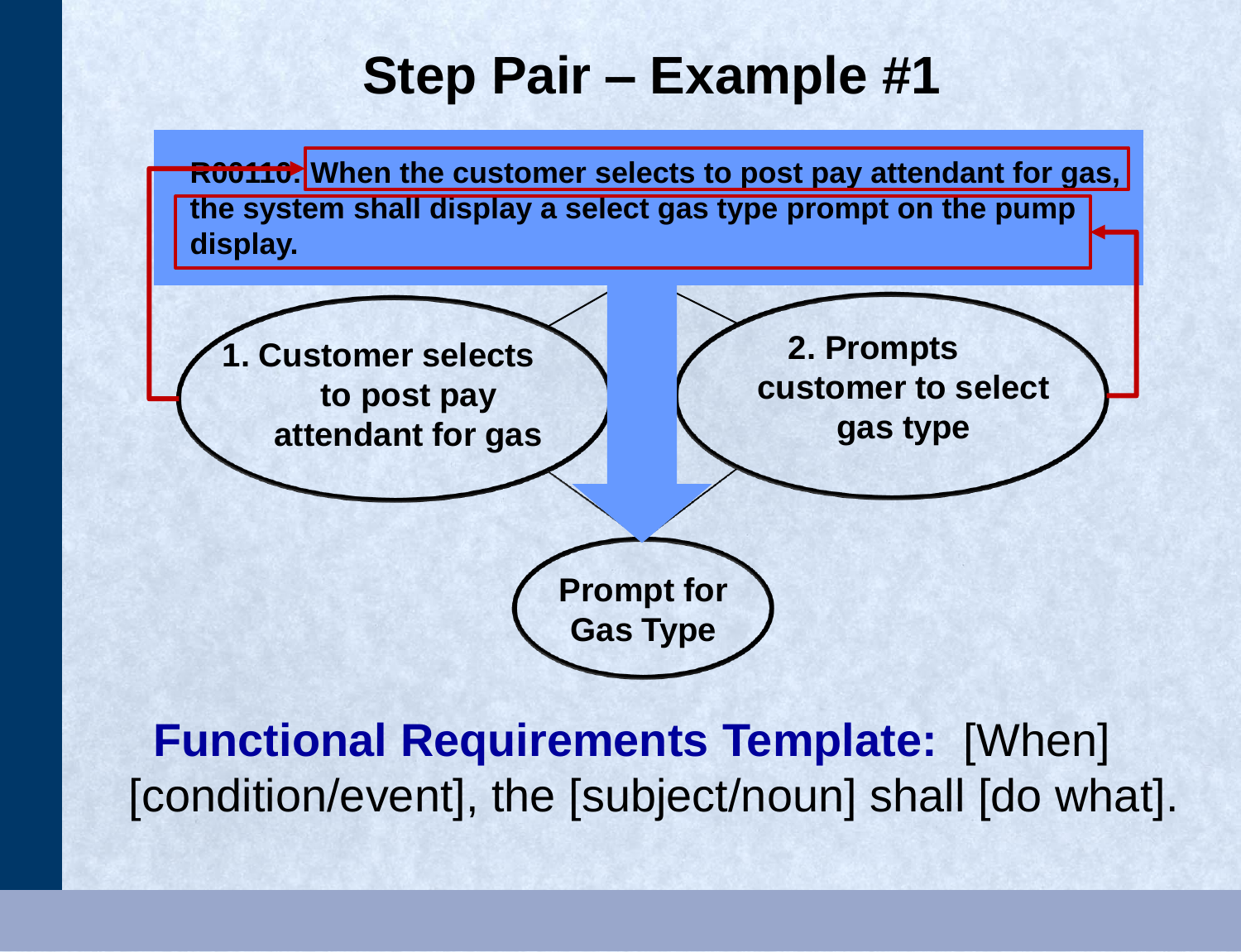**System Responses Actor Actions flow control hardware once every 10th of a second to determine**  1.  $\mathsf{C}^1$  and cumulative *rimount* of seas in unperformance pamp. **R00115: When gas is being pumped, the system shall poll the gas the cumulative** *Amount\_Of\_Gas\_Pumped* **on that pump.**

attendant  $\frac{1}{1}$  as

3. Customer ts gas type

Use Case: **Purchase Gas by Post-Paying Attendant** 

- **5. Customer removes pump handle from holder & pumps gas**
- 7. Customer returns pump handle to holder

#### type

4. Verifies suff tinventory & sets gas pump to pump to pump selected gas type  $\&$  prometries customer to pump gas

- **6. Monitors the gas flow,** calculates & displays ongoing gallons pumped & price as gas is pumped
- 8. Sends totals for gallons pumped & price to attendant & prompts customer to pay attendant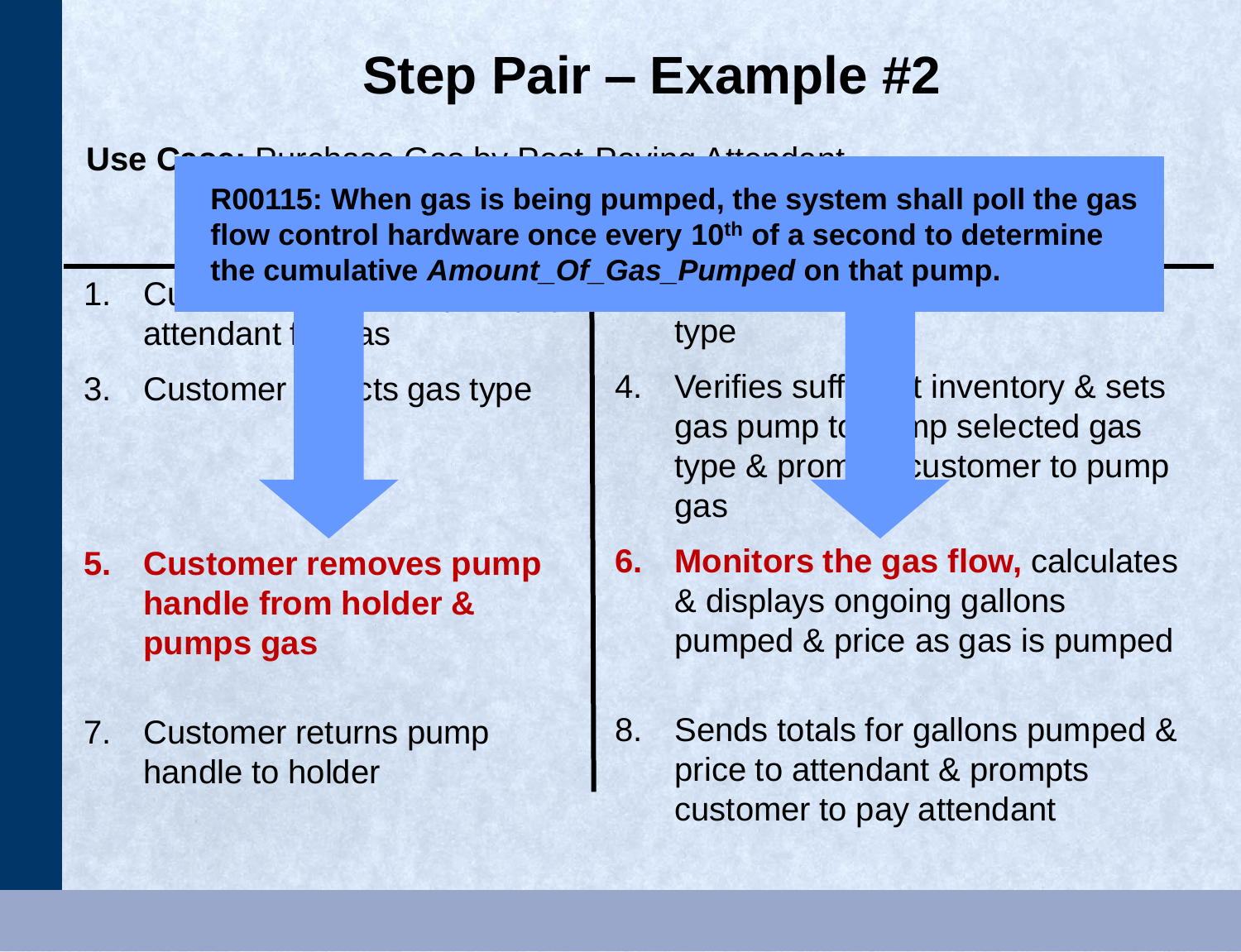|    | <b>Actor Actions</b>                                       |    | <b>System Responses</b>                                                                                            |
|----|------------------------------------------------------------|----|--------------------------------------------------------------------------------------------------------------------|
| 1. | Customer selects to post pay<br>attendant for gas          | 2. | Prompts customer to select gas<br>type                                                                             |
| 3. | Customer selects gas type                                  |    | 4. Verifies sufficient inventory &<br>sets gas pump to pump selected<br>gas type & prompts customer to<br>pump gas |
| 5. | Customer removes pump<br>handle from holder & pumps<br>gas |    | 6. Monitors the gas flow,<br>calculates & displays ongoing<br>gallons pumped & price as gas<br>is pumped           |
|    | 7. Customer returns pump handle<br>to holder               | 8. | Sends totals for gallons pumped<br>& price to attendant & prompts<br>customer to pay attendant                     |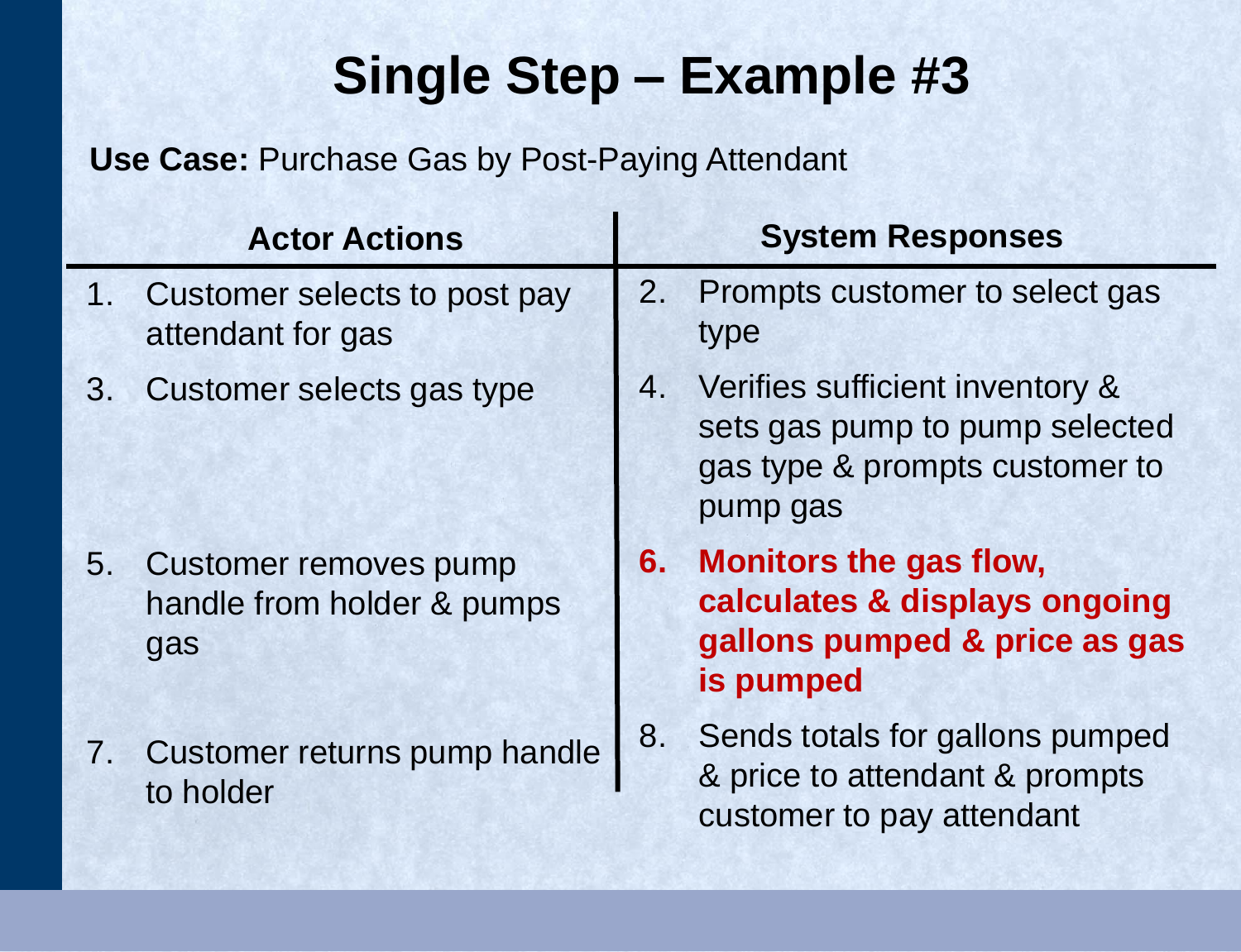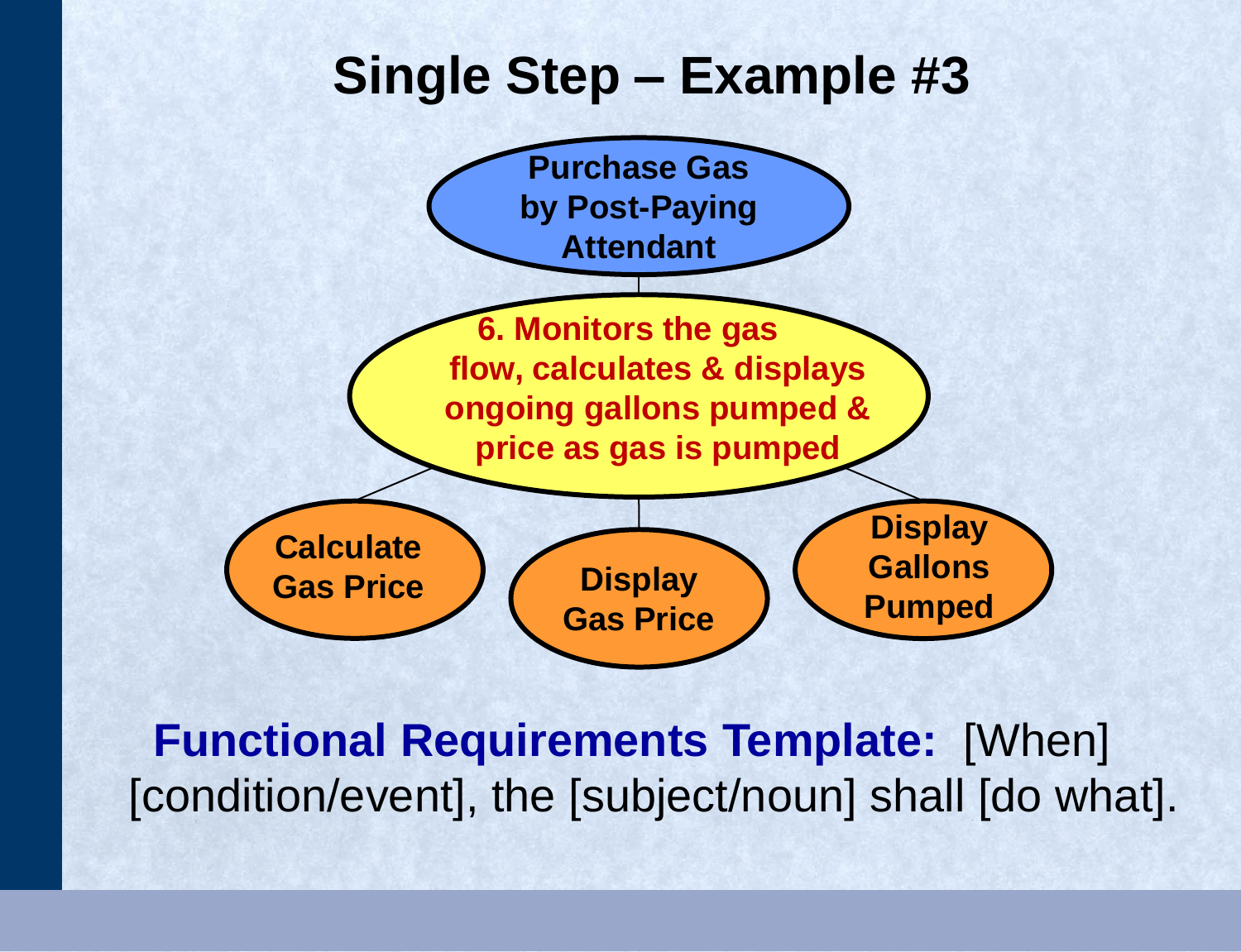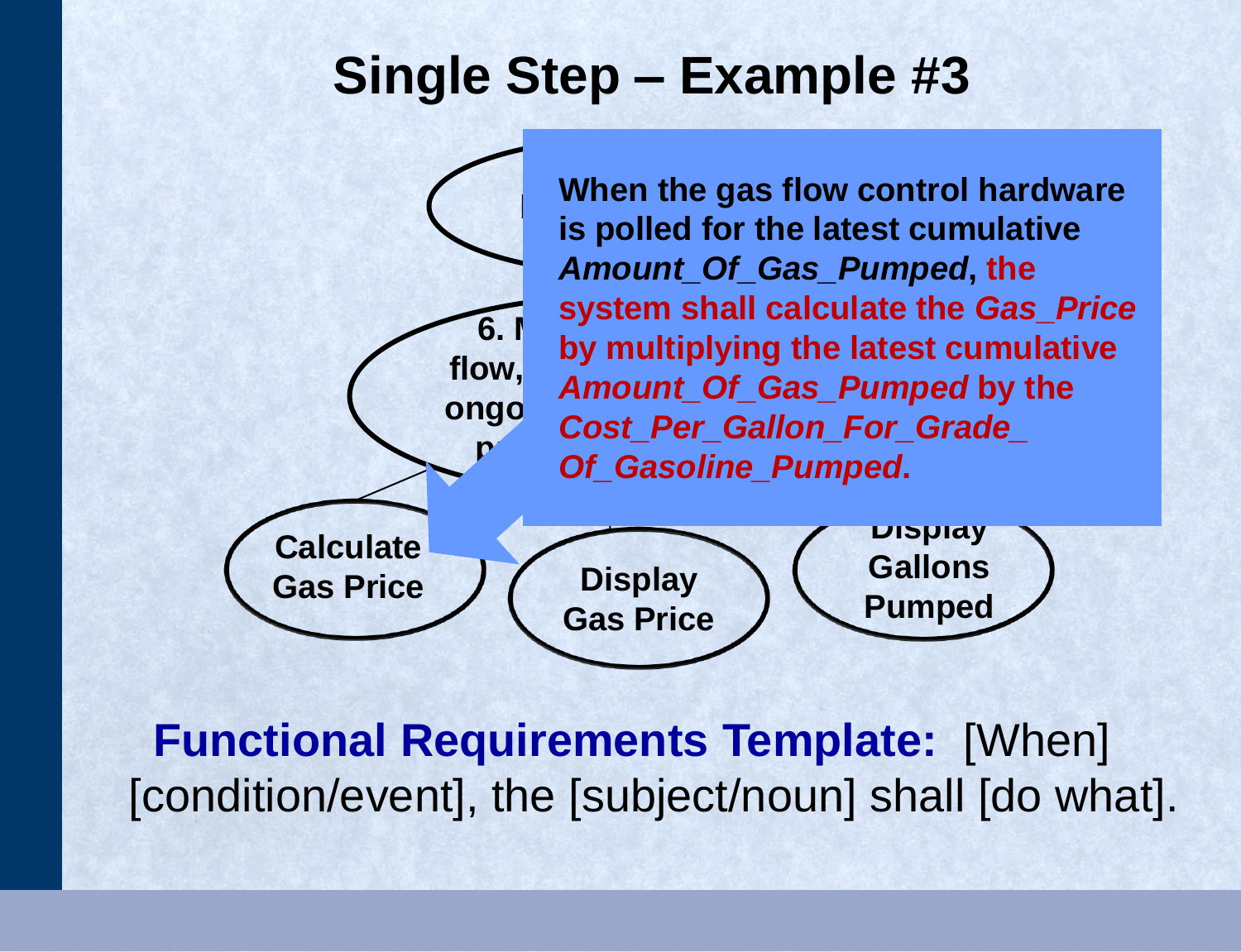**When the gas flow control hardware for a pump is polled for the latest cumulative**  S. *Amount\_Of\_Gas\_Pumped***, the system shall display the most ors** Systen **recent calculated** *Gas\_Price* **in US dollars on that pump's display.**

**flow, calculates & displays cumulative** *Amount\_Of\_Gas\_*  **ongoing gallons pumped &**  *Pumped* **on that pump's price as gas display. Purchase When the gas flow control** blled st- hardware for a pump is polled **EXECUTE: 12 THE STANDER FOR THE PROPERTY STANDANT PROPERTY** *Amount\_Of\_ Gas\_Pumped***, the system shall display the latest** 

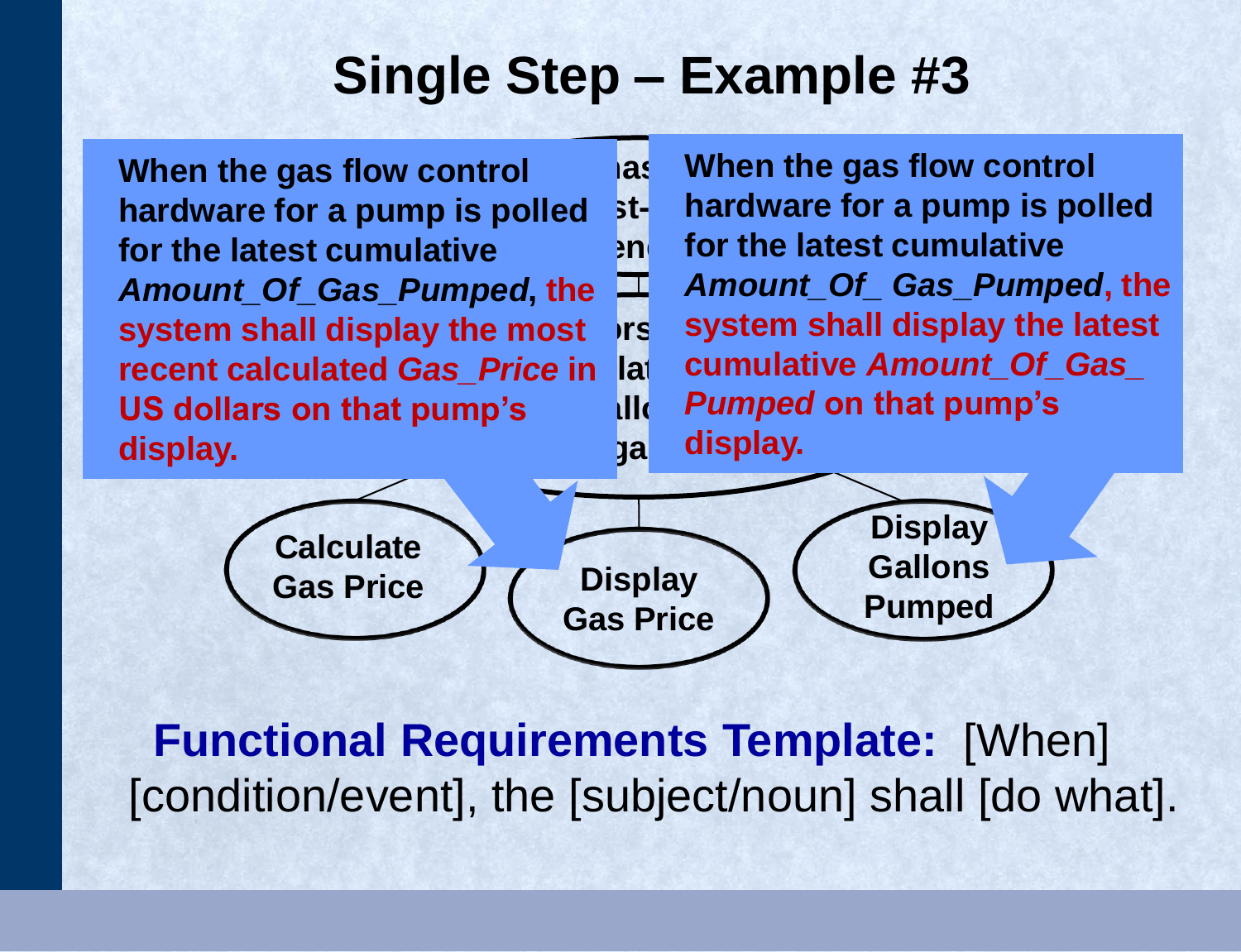## **Another Functional Requirements Template**

Rnnn [When] [condition/event], the [subject/noun] shall:

• Rnnn.1 [do what]

• ...

- Rnnn.2 then [do what]
- Rnnn.3 then [do what]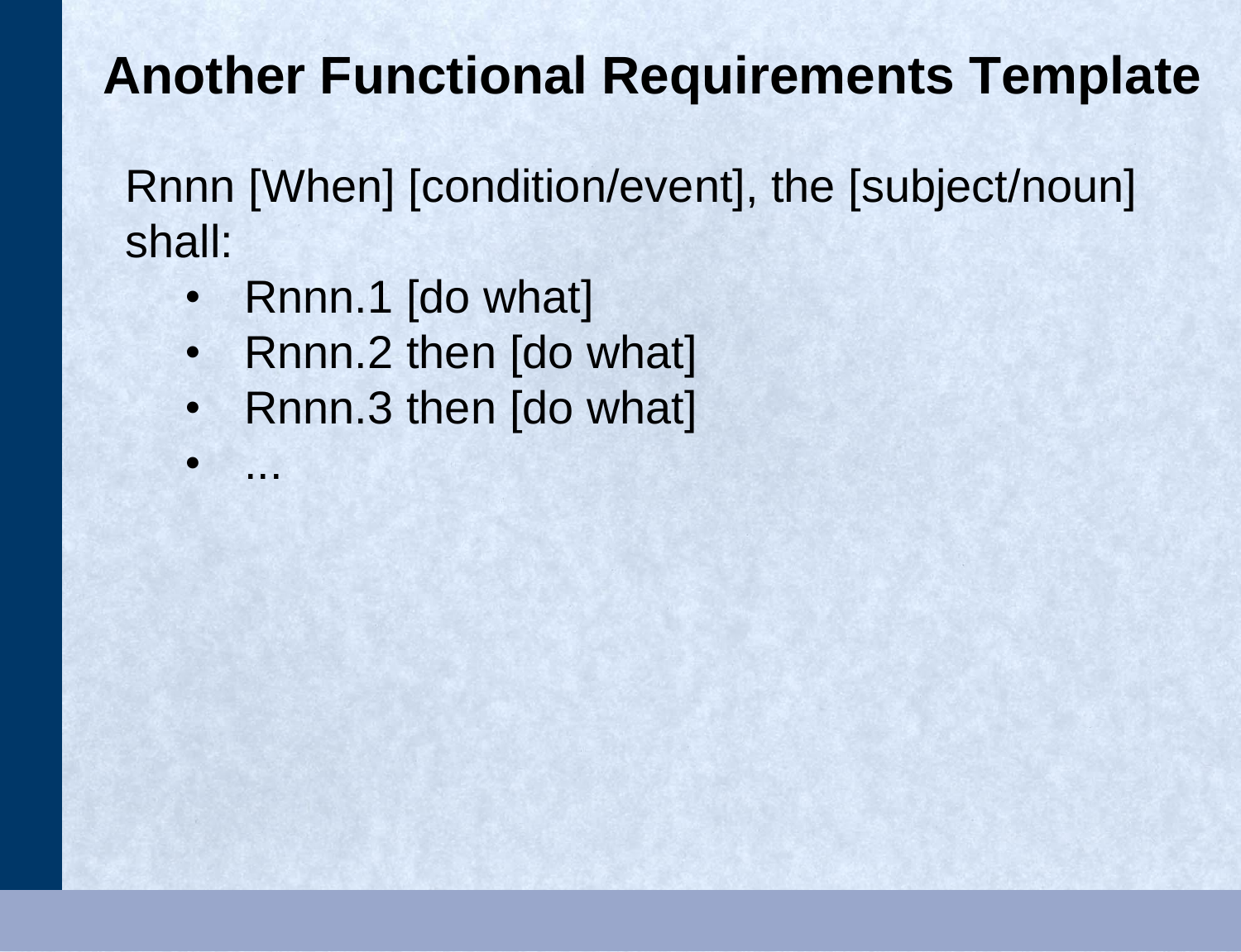**R00116: When the gas flow control hardware is polled for the latest cumulative amount of gas pumped, the system shall:**

**R00116.1: Calculate the** *Gas\_Price* **by multiplying the latest 1. Cumulative Amount\_Of\_Gas\_Pumped by the 2. Prompts cumulative Amount\_Of\_Gas\_Pumped by the 2. Prompts constant** Cost\_Per\_Gallon\_For\_Grade\_ Of\_Gasoline\_Pumped. 3. Customer selection of the selection of the selection of the selection of the selection of the selection of <br>3. Customer selection of the selection of the selection of the selection of the selection of the selection of ost recent calculated Gas\_Frict<br>where sets gas pump to pump to pump selected and the pump selected and the pump selected and the pump selected and the pump selected and the pump selected and the pump selected and the pump selected and the pump selected and the R00116.3: Then display the latest cumulative **R00116.3: Then display the latest cumulative** pump gas *Amount\_Of\_Gas\_Pumped* **on that pump's display.R00116.2: Then display the most recent calculated Gas\_Price in US dollars on that pump's display.**

- 5. Customer removes pum from holder & pumps gas
- 7. Customer returns pump handle to holder
- **6. Monitors the gas flow, calculates & displays ongoing gallons pumped & price as gas is pumped**
- 8. Sends totals for gallons pumped & price to attendant & prompts customer to pay attendant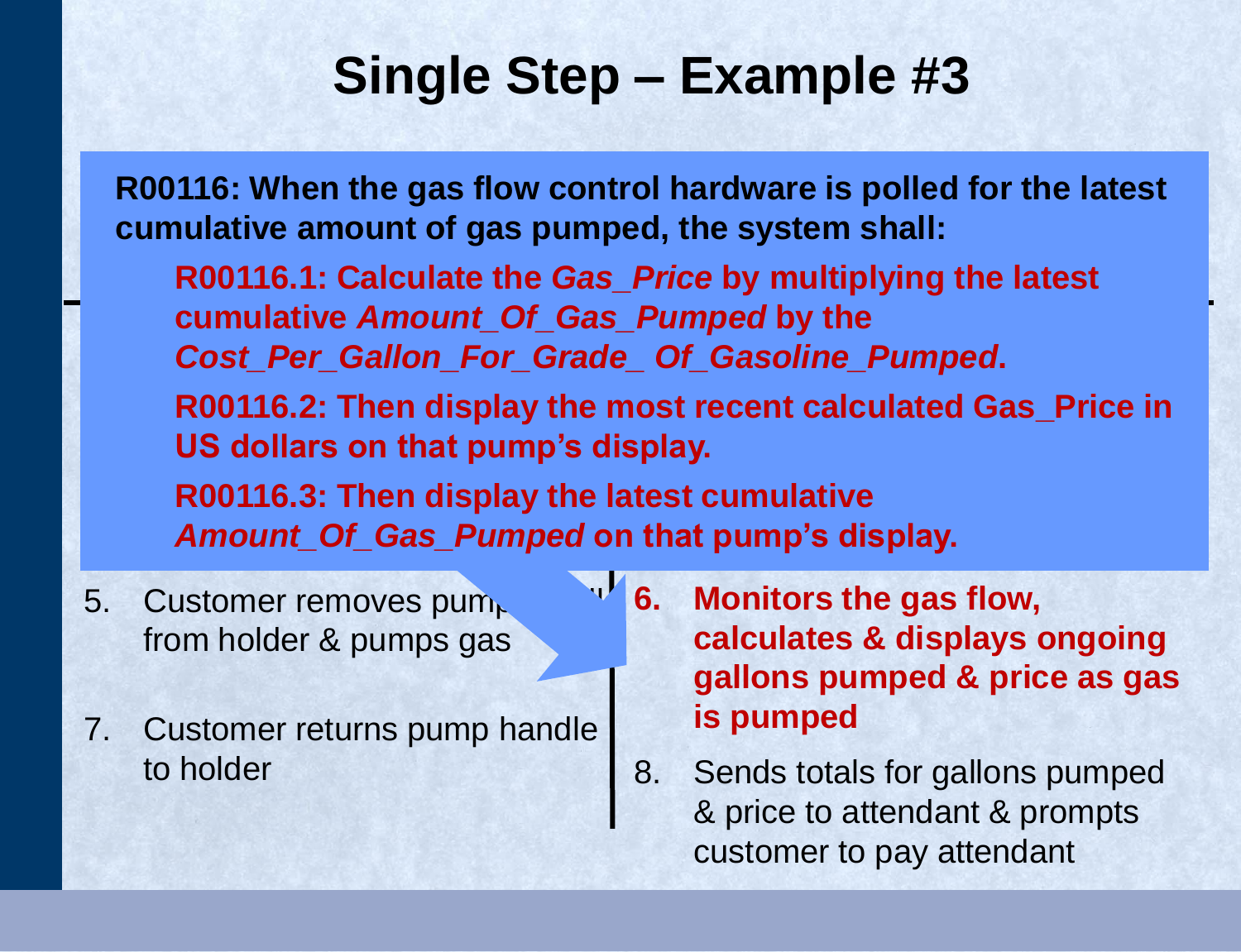### **Other Functional Requirements Templates**

Rnnn [When] [condition/event], if [status, event or condition] the [subject/noun] shall [do what].

Rnnn [When] [condition/event], if [status, event or condition] the [subject/noun] shall:

• Rnnn.1 [do what]

• ...

- Rnnn.2 then [do what]
- Rnnn.3 then [do what]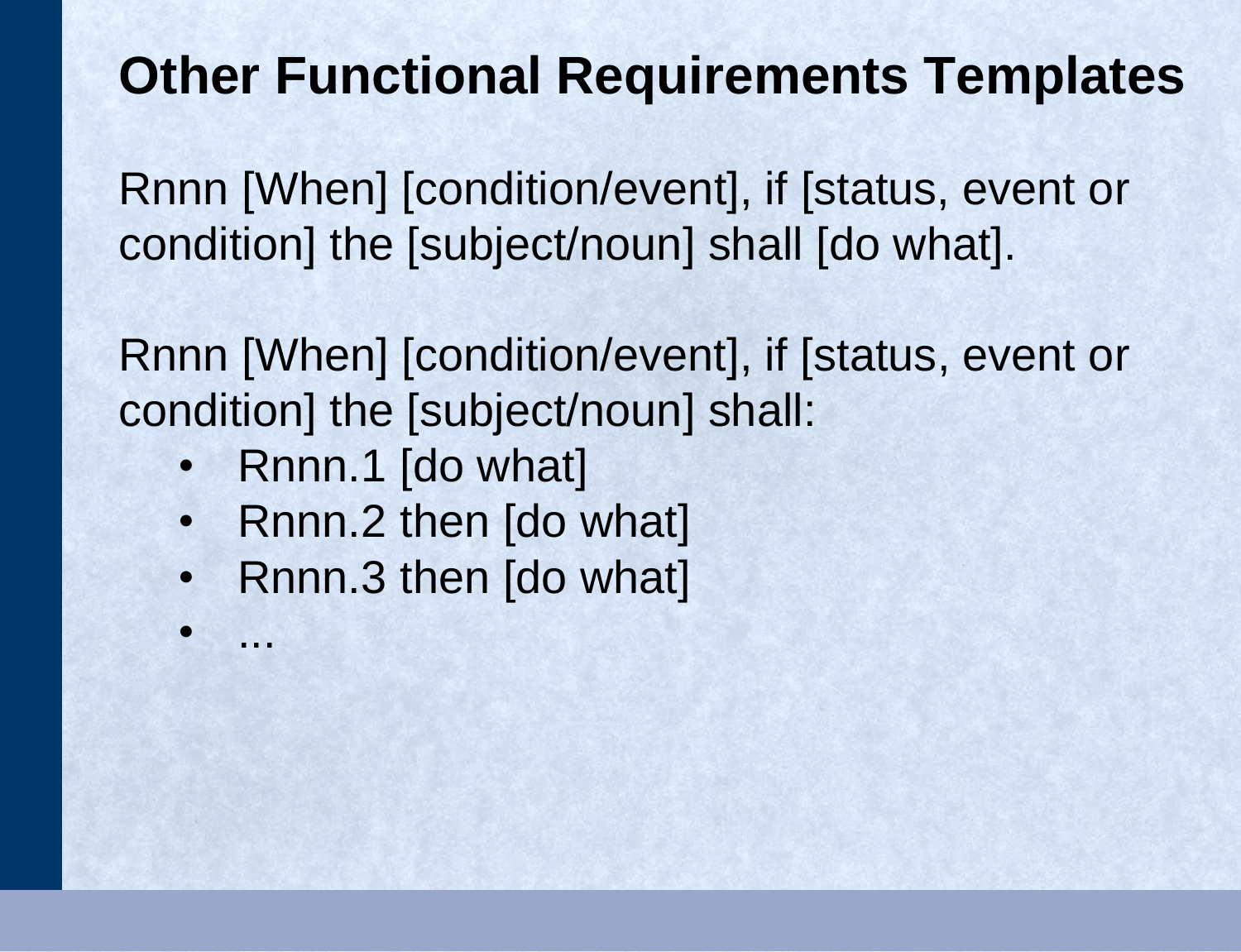anough ase of the selected type to numn th <sup>3b1</sup> system shall display an error message indicating something of the selected type to that there is not enqual associated the selected type to the control of selection for the selection of the selection of the selection of the selection of the selection of the selectio<br>External selection of the selection of the selection of the selection of the selection of the selection of the 3b3. Return to step 3 Use R00112: When the system is verifying sufficient gas **inventory, if the system identifies an error indicating not enough gas of the selected type to pump, the that there is not enough gas of the selected type to pump and a select gas type re-prompt on the pump's display.**

| <b>Actor Actions</b> | Systen.<br><b>sponses</b>                                                                                                                            |
|----------------------|------------------------------------------------------------------------------------------------------------------------------------------------------|
|                      | 4a1. Identifies error indicating not<br>enough gas of the type<br>selected, reports error to<br>customer & re-prompts<br>customer to select gas type |
|                      | 4a2. Return to step 3                                                                                                                                |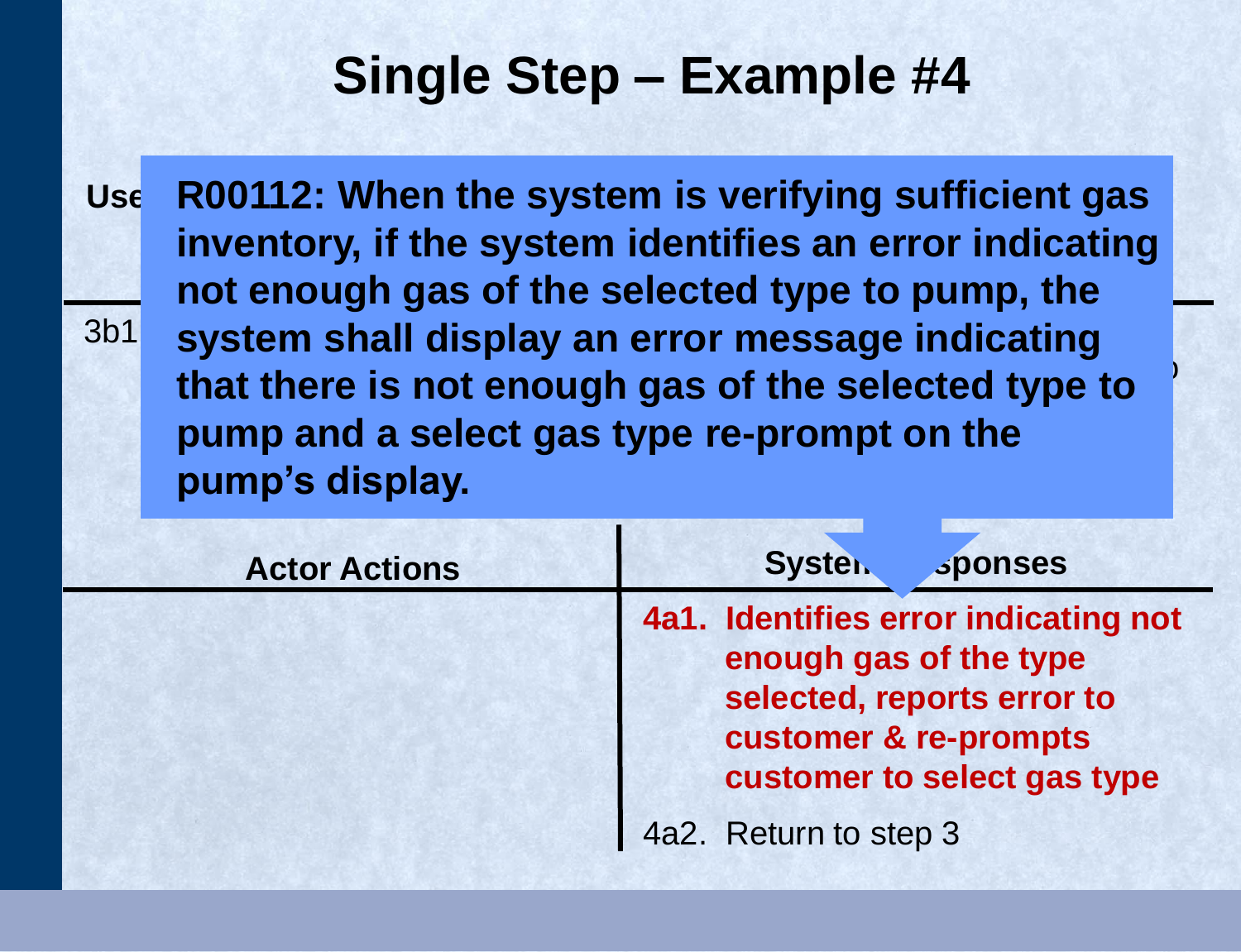#### **Levels & Types of Requirements**

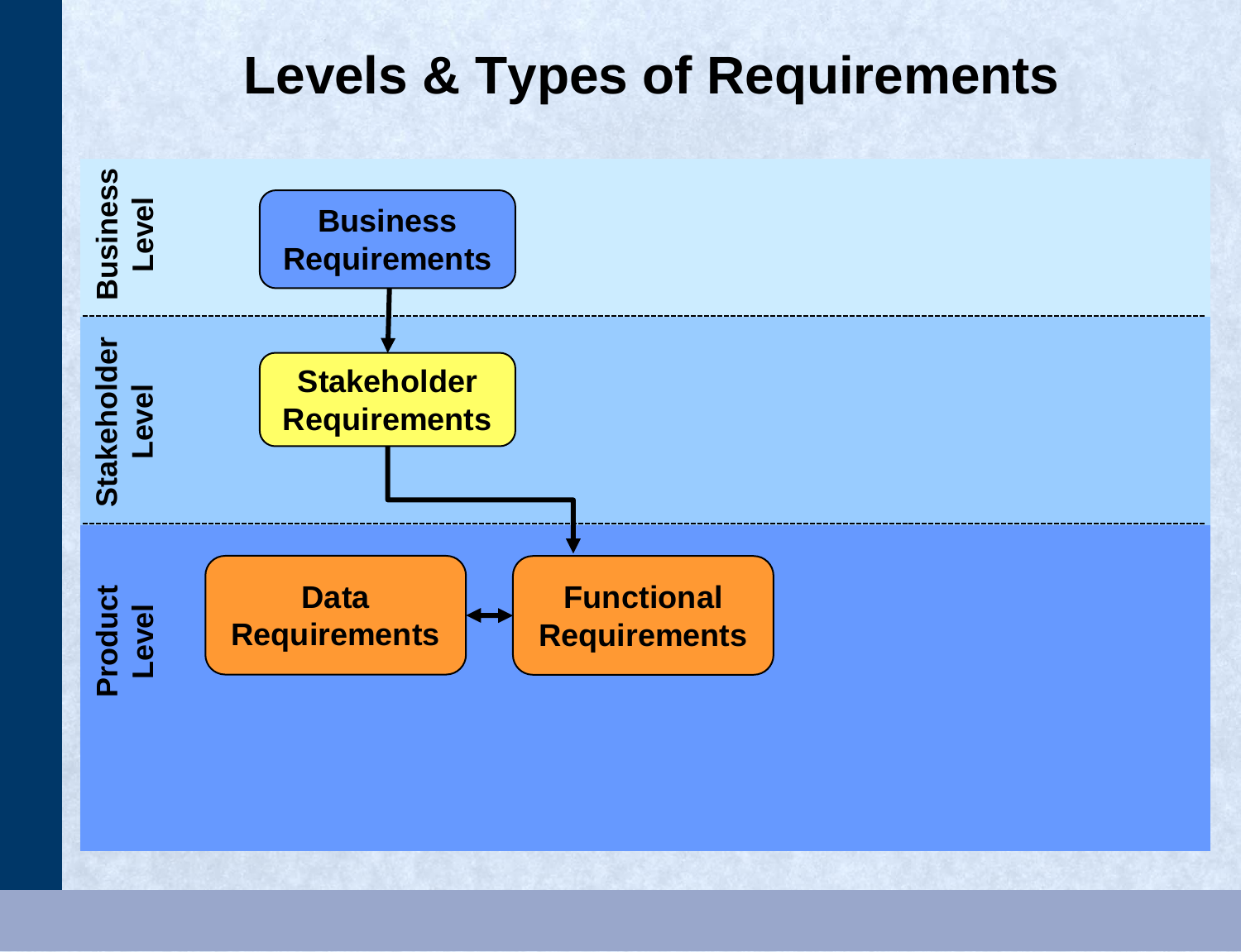#### **Data Requirements – Example #3**

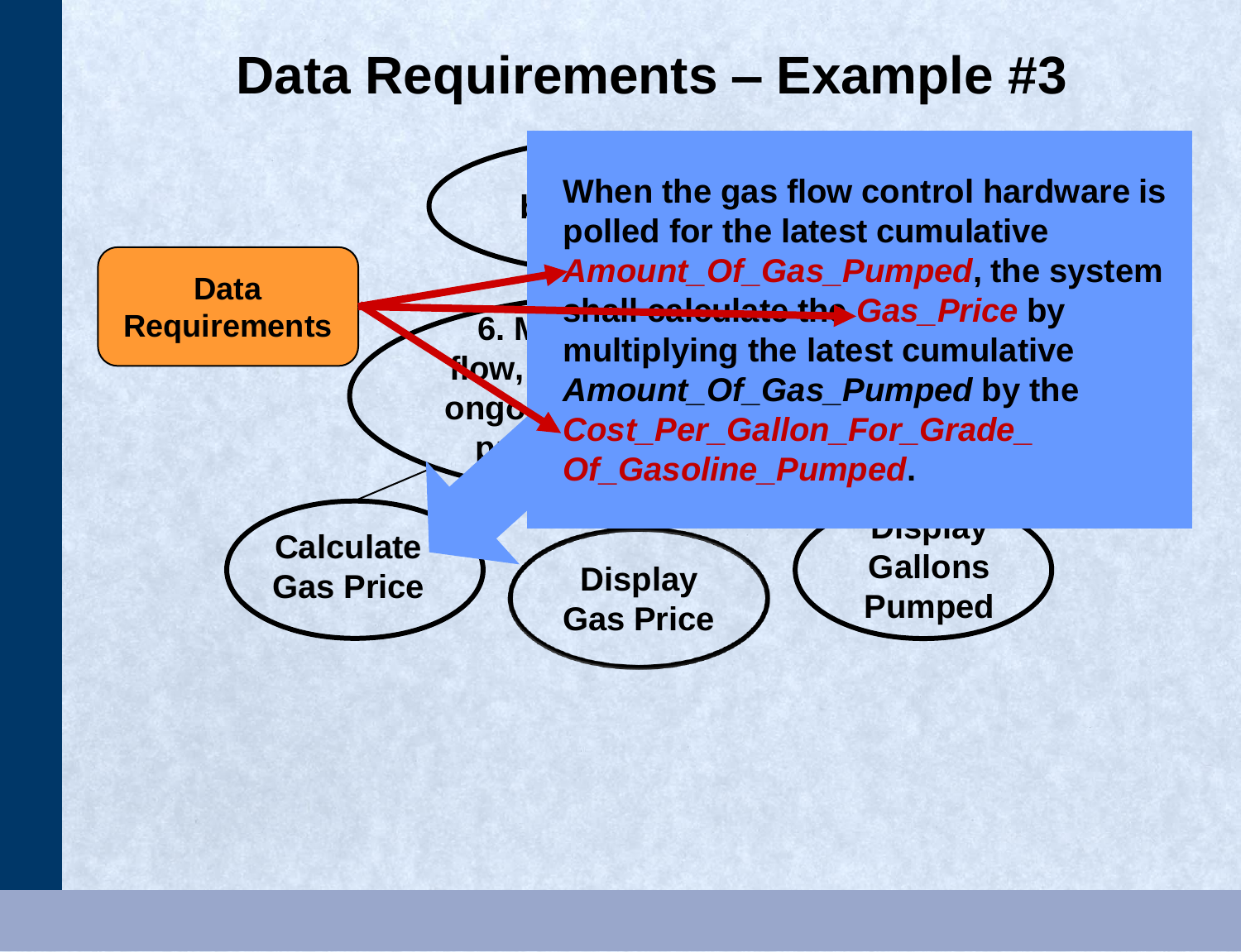#### **Data Requirements – CRUDL**

**For each data element identified, consider whether functional requirements are needed for:**

**C**reating the data element **R**eading the data element **U**pdating the data element **D**eleting the data element **L**isting the data element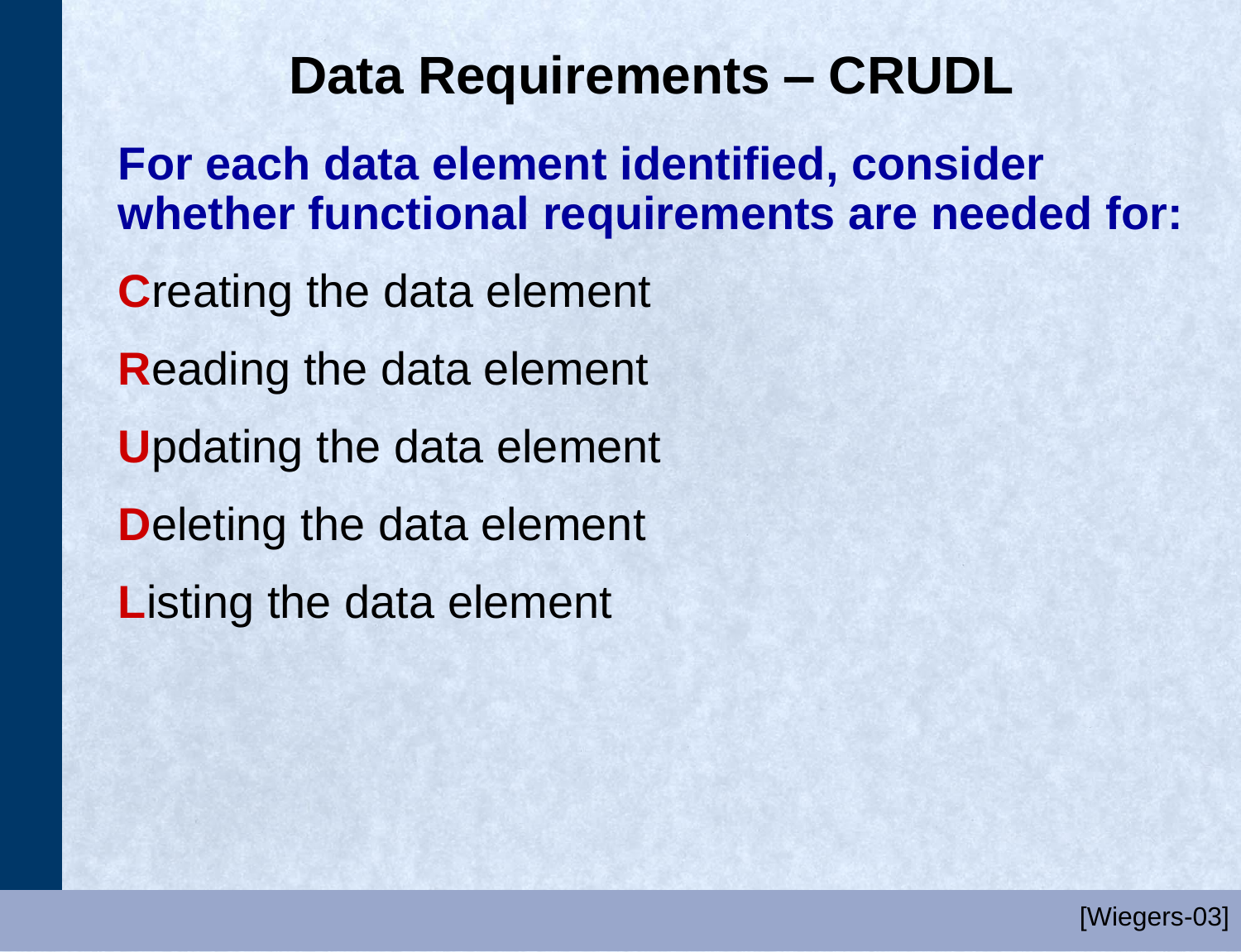**Data Element Requirements – Examples** *Cost\_Per\_Gallon\_For\_Grade\_Of\_Gasoline\_Pumped***. : C**reating the data element **R**eading the data element Upd R00234: When a new Gas\_Type is created, the system shall: **D**el R00234.1 Prompt the user to enter the List **Net Formulate 2 R00234.2 Then accept the user's inputted value** *Cost\_Per\_Gallon\_For\_Grade\_Of\_Gasoline\_Pumped* **R00234.3 Then verify the inputted** *value* **R00234.4 Then, if the inputted value is invalid, the system shall report an error and return to requirement R00234.1 R00234.5 Else if the value is valid, the system sets the** *Cost\_Per\_Gallon\_For\_Grade\_Of\_Gasoline\_Pumped for the new gas type to the inputted value.*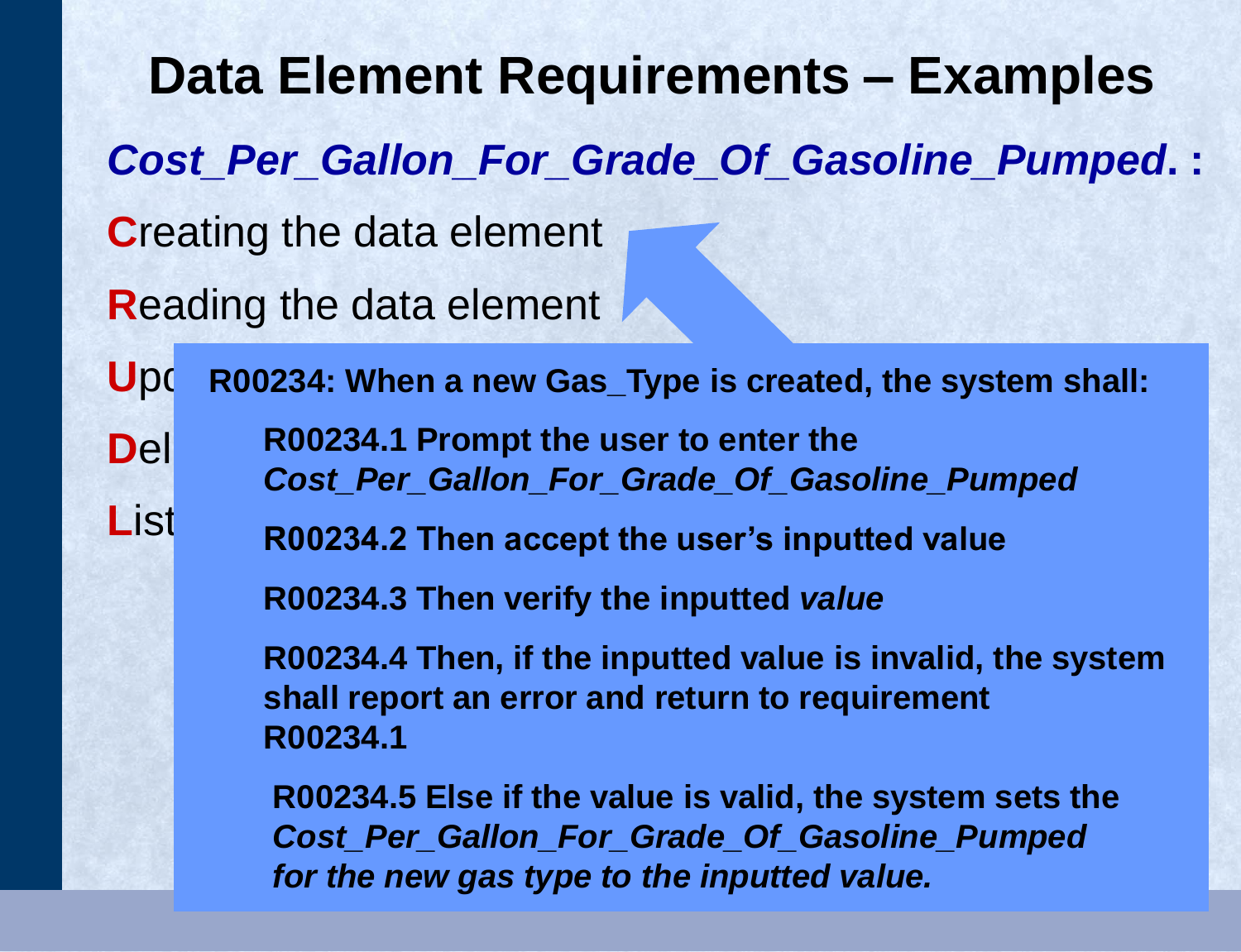**Data Requirements – CRUDL** *Cost\_Per\_Gallon\_For\_Grade\_Of\_Gasoline\_Pumped***. : C**reating the data element **R**eading the data element **U**pdating the data element

Delet<sub>poone</sub>, when the man

Listin Cost\_Per\_Gallon\_For\_Grade\_Of\_Gasoline\_Pumped, the **R00235: When the manager polls the system for the system shall display a list of current gas types and their**  *Cost\_Per\_Gallon\_For\_Grade\_Of\_Gasoline\_Pumped* **for each of those gas types on the manager's display.**

> **R00236: When a pump is placed reset, the system shall refresh the pump display with the current**  *Cost\_Per\_Gallon\_For\_Grade\_Of\_Gasoline\_Pumped* **for each gas type available from that pump.**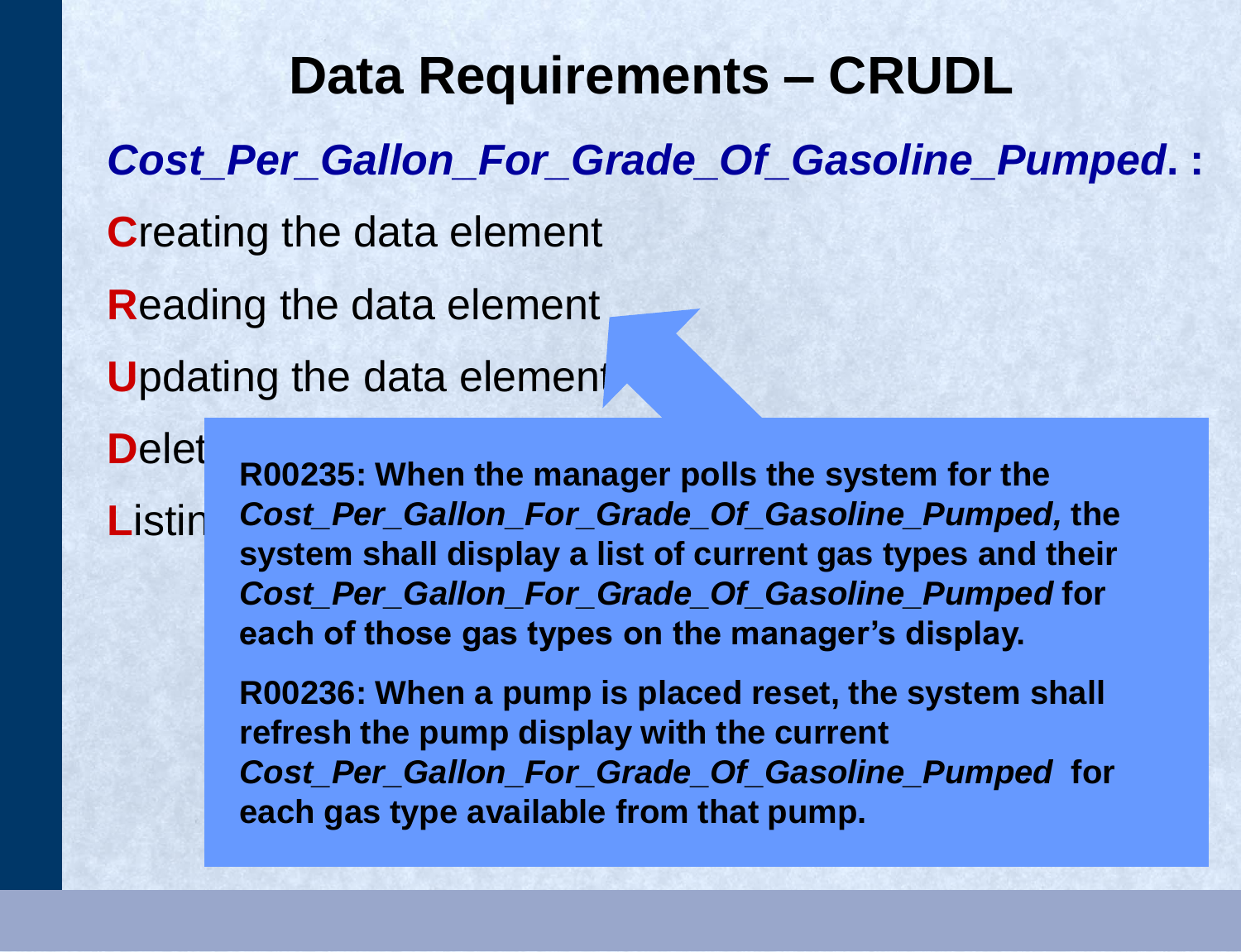#### **Data Management Requirements**

#### **Examples of other data management requirements include:**

- Data access: Specify data access methods for direct real-time access, batch access or data as a service
- Data refreshing: Specify how data from clients or other remote devices will be refreshed/updated into the centralized data store
- Data sharing: Specify requirements for sharing data with other systems or for data interoperability
- **Performance: Specify any performance requirements** associated with the data
- Metadata: Specify any required metadata (data about the data), including audit trails of data item access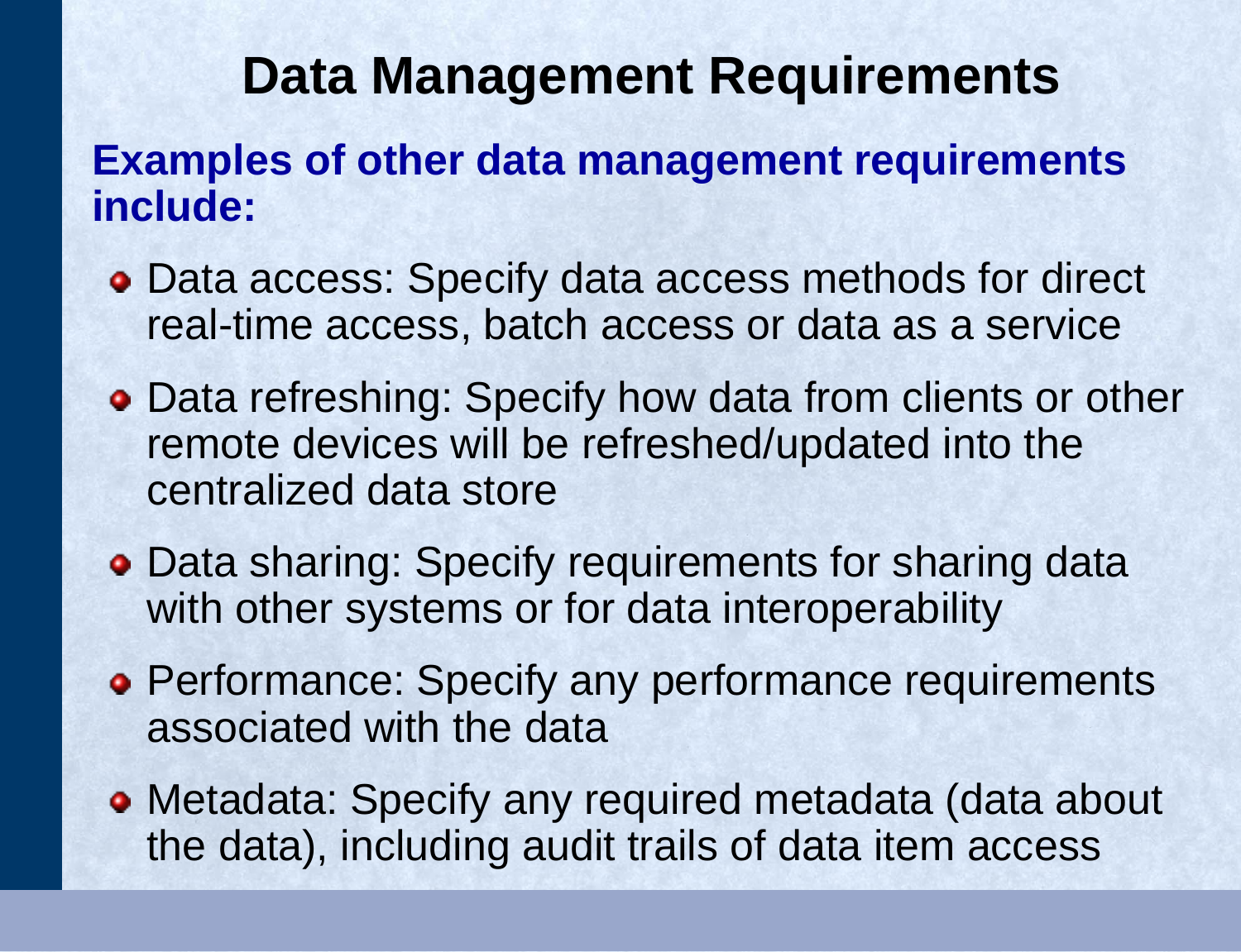#### **Levels & Types of Requirements**

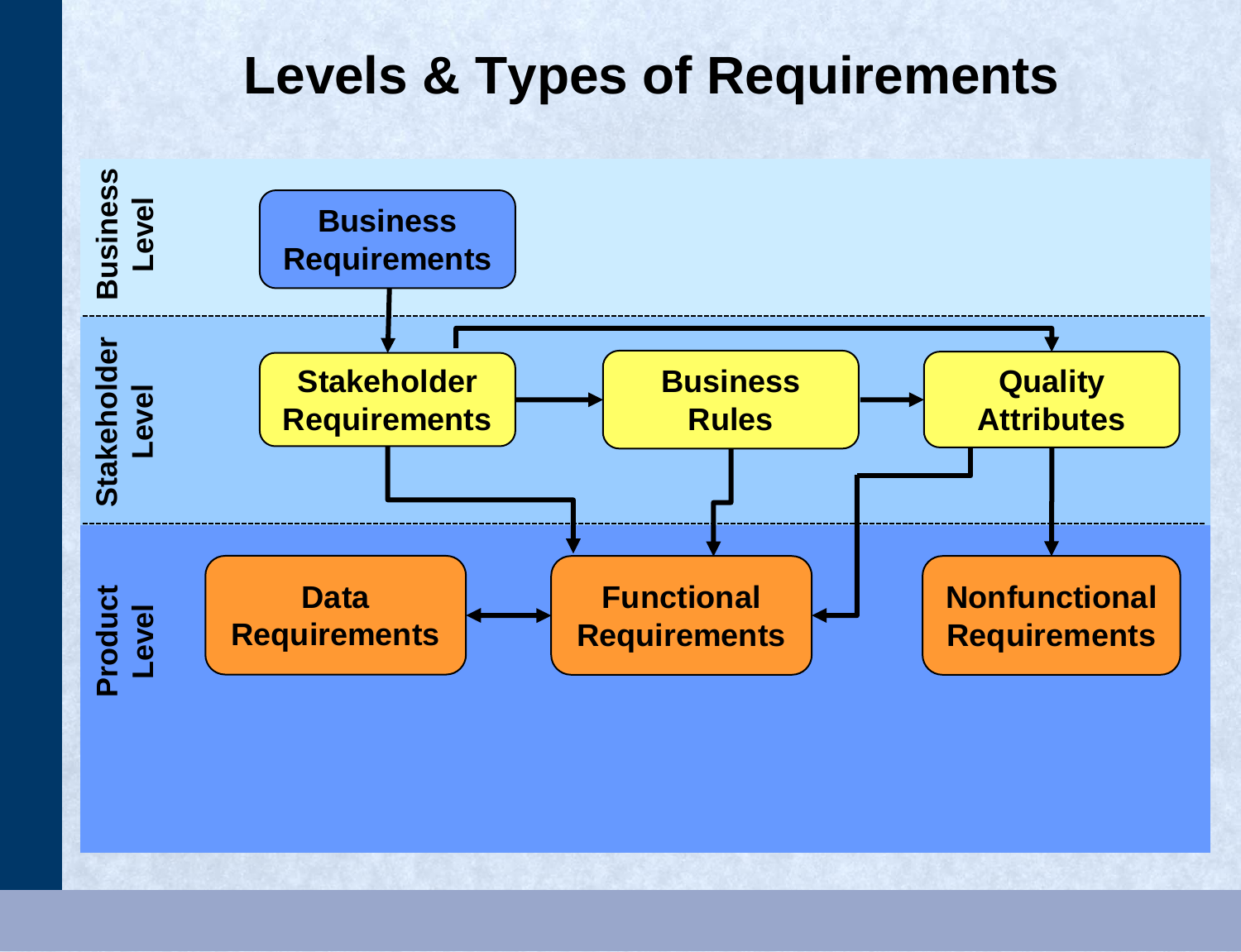#### **Use Case** → **Nonfunctional Requirements**

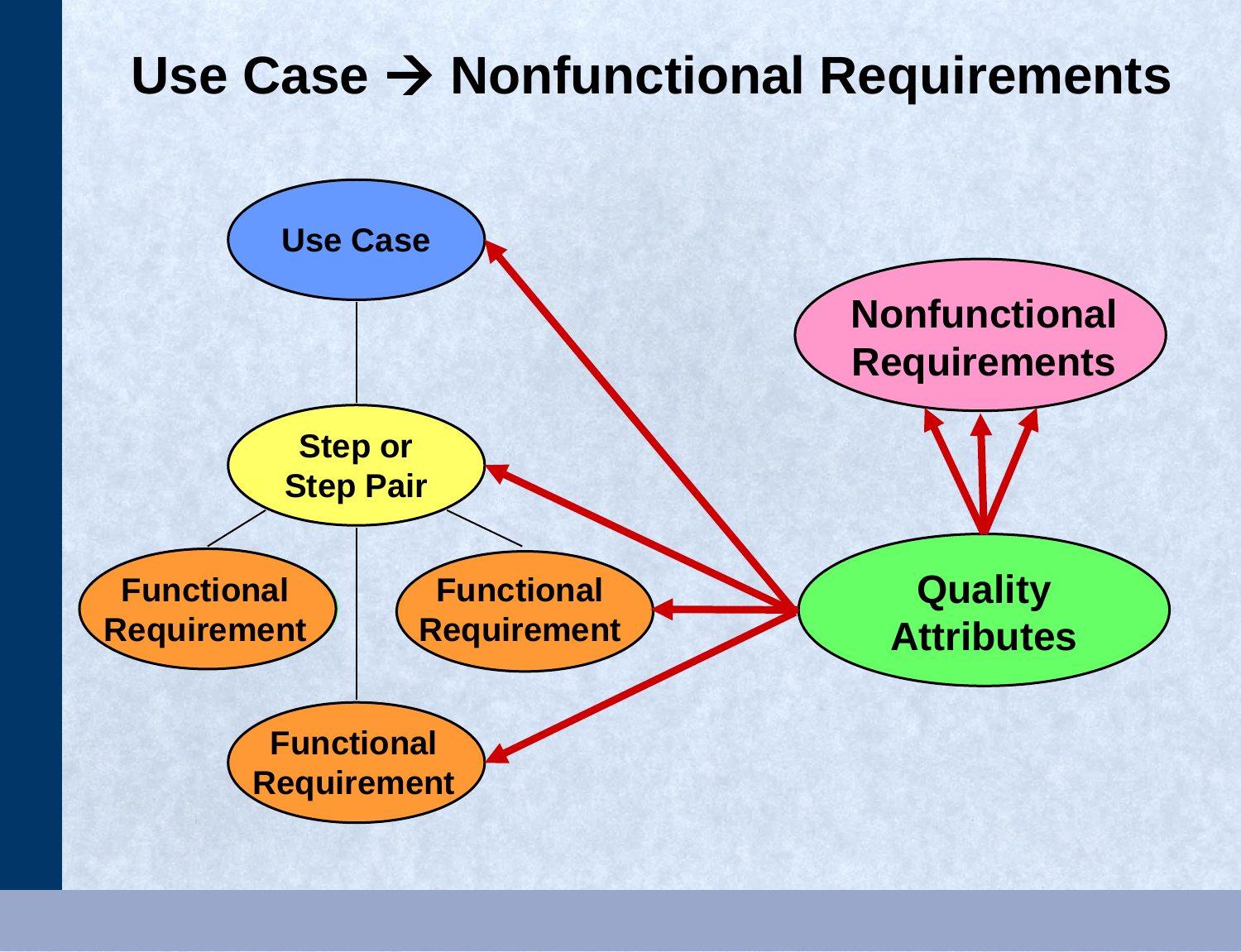## **Quality Attributes**

#### **Quality attributes are the characteristics that define the software product's quality, for example:**

- Reliability
- Availability
- Performance
- Usability
- Security (Integrity)
- Safety
- Efficiency
- Interoperability
- Accuracy
- Accessibility
- Installability
- Flexibility
- Robustness
- Maintainability
- Reusability
- Testability
- Portability
- Supportability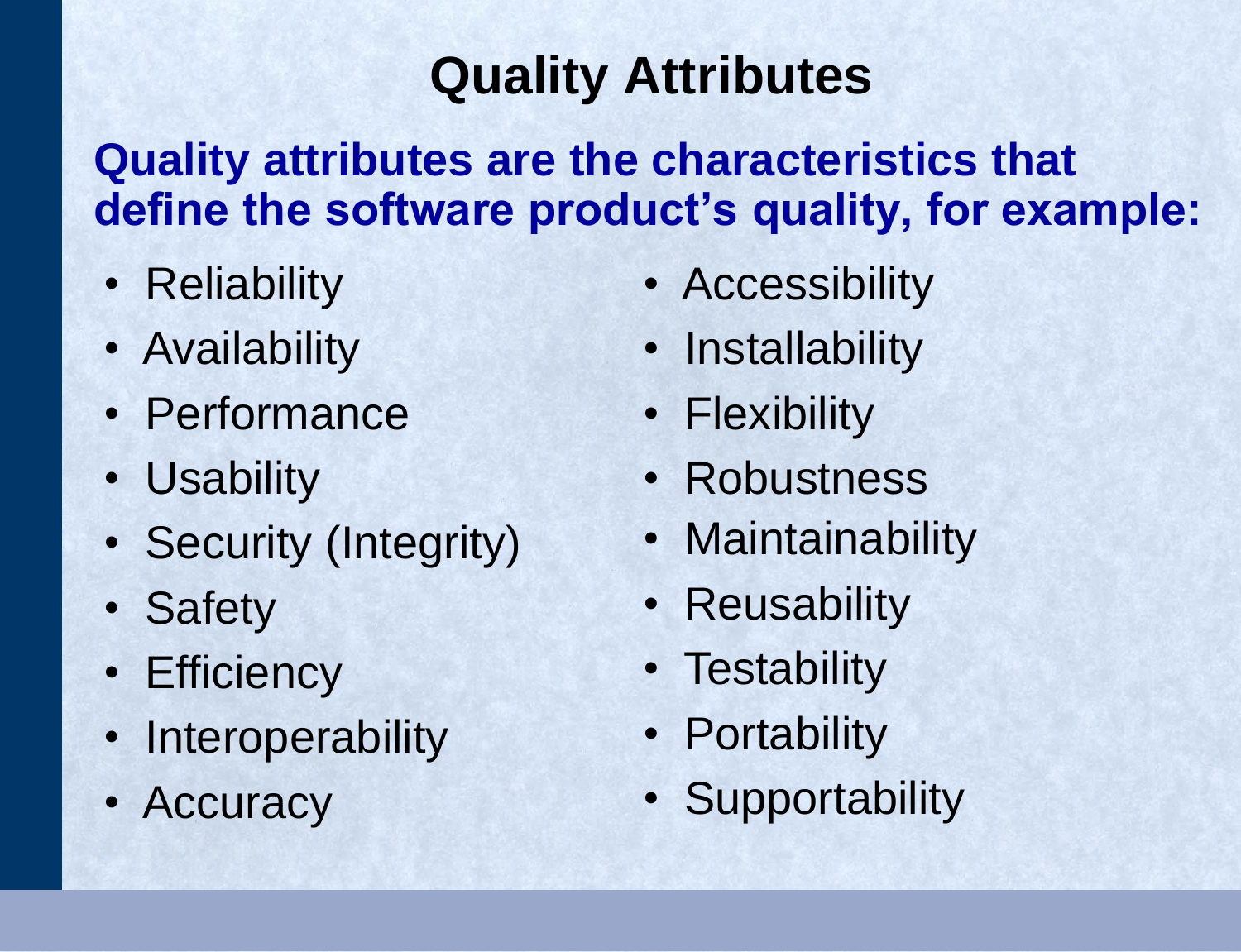## **Reliability Requirements Reliability nonfunctional requirement template:**  [mean time] for a [defined product or component] to experience [defined failure type] under [defined conditions]. [based on Gilb-05]

**Purchase Gas by Post-Paying Attendant**

**6. Monitors the gas flow, calculates & displays ongoing gallons pumped & price as gas is pumped**

**The mean time is 30,000 hour for a gas flow control hardware component to experience a failure to read gas flow error under normal operating conditions.**

**Reliability**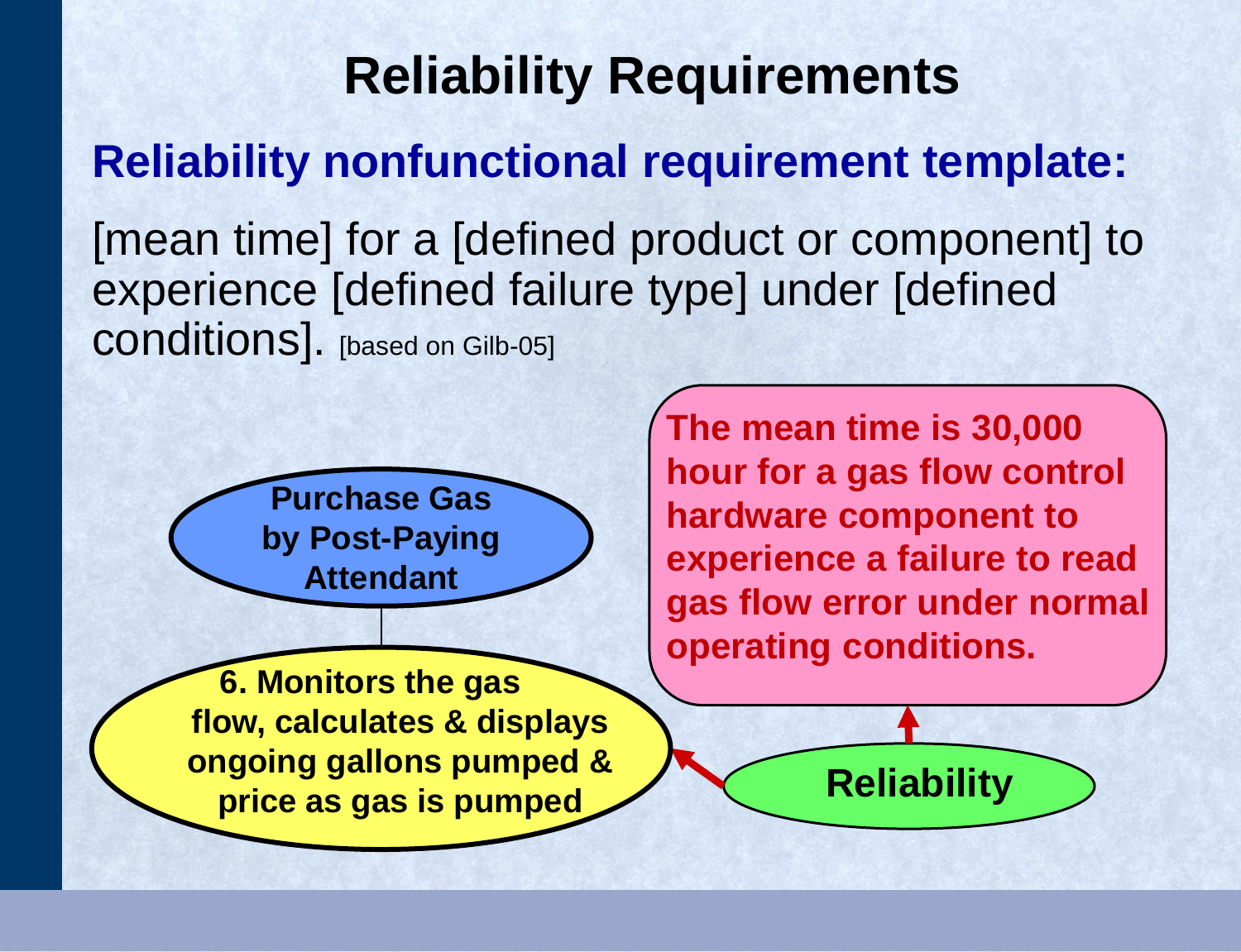## **Availability Requirements**

#### **Availability nonfunctional requirement templates:**

[percentage] of defined [time period] a defined [product] is [available] for its defined [tasks].

A [defined product or product component] will experience [an average or a maximum amount of time] of [defined failure type] during a [time period] under [defined conditions]. **A pump will experience no more than an average of 3 minutes of unplanned outage during a 12** 

**Availability**

**Purchase Gas by Post-Paying Attendant**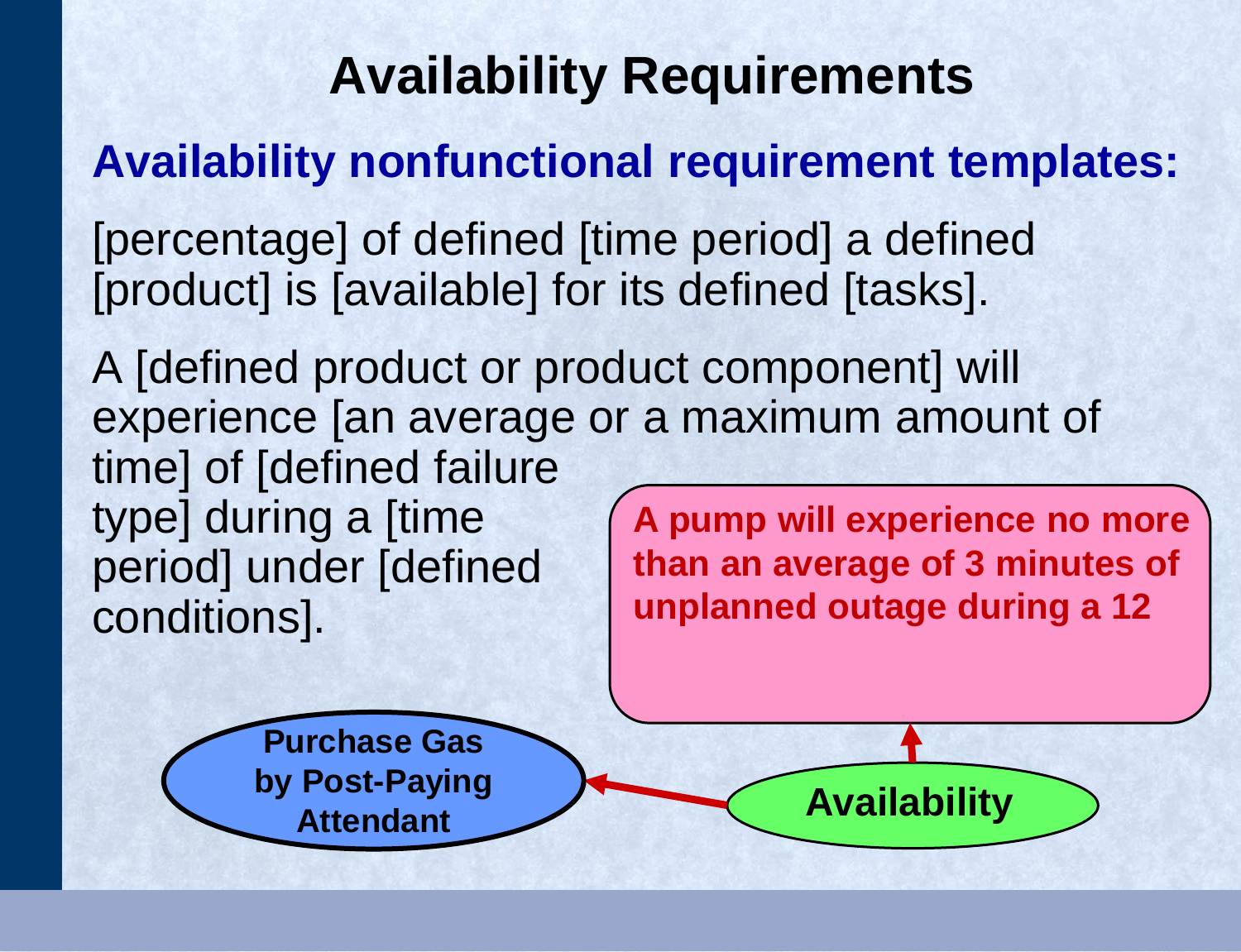#### **Performance Requirements**

**Performance nonfunctional requirement templates:** 

Throughput: [quantity] of [defined work units] which can be successfully handled per [time unit]

Capacity: [quantity] of [defined entities or components] can be [task, action or state] under defined [conditions]

**Up to 30 gas pumps can all be processing gas purchasing transactions at the pump at the same time.** 

**Capacity**

**Purchase Gas by Post-Paying Attendant**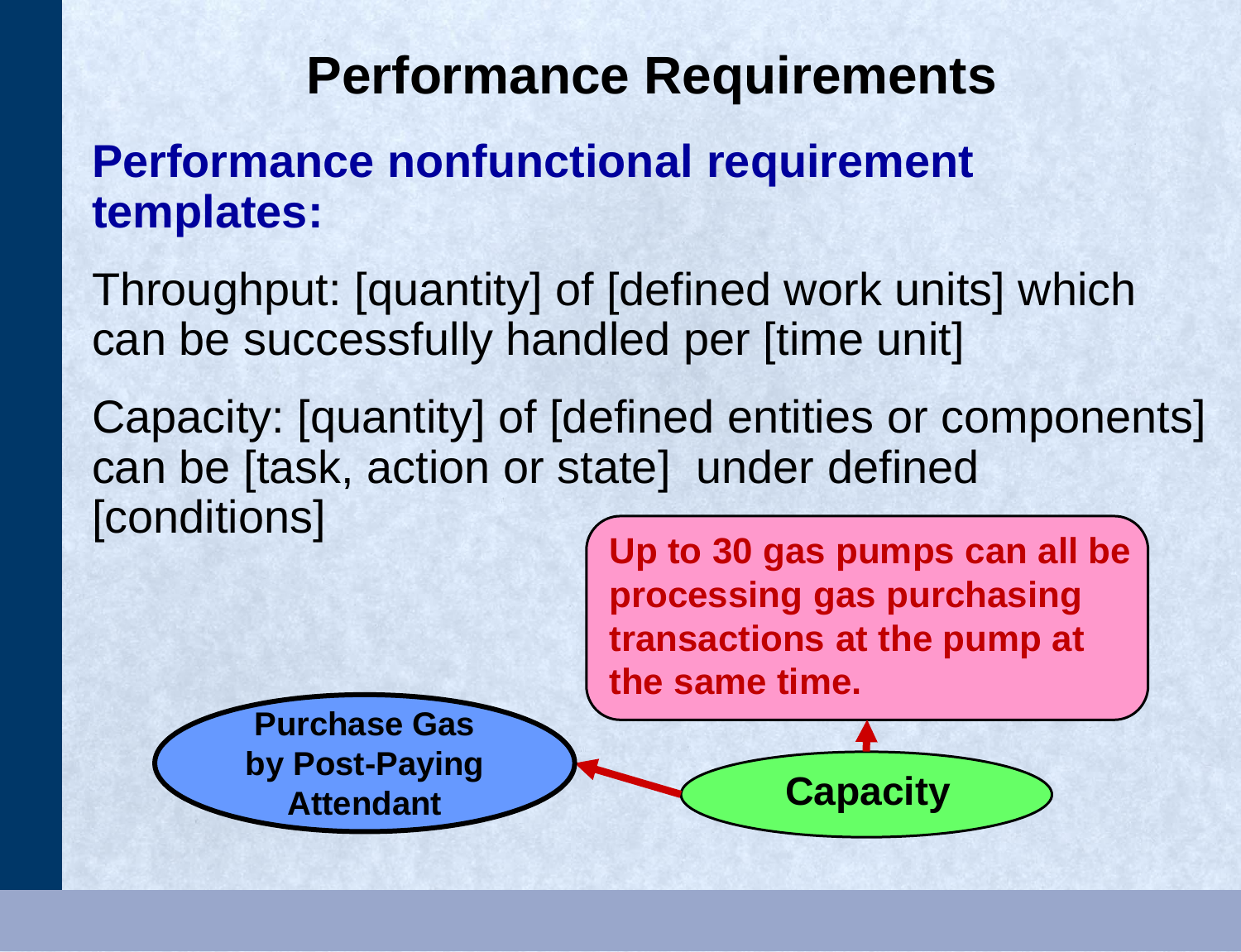#### **Performance Requirements**

Response time: [mean time or maximum time] of a defined [response] to [a defined event]



**It will require no more than a maximum of 3 seconds from the time a message is sent to the attendant or pump display to the display of that message.**

**Response Time**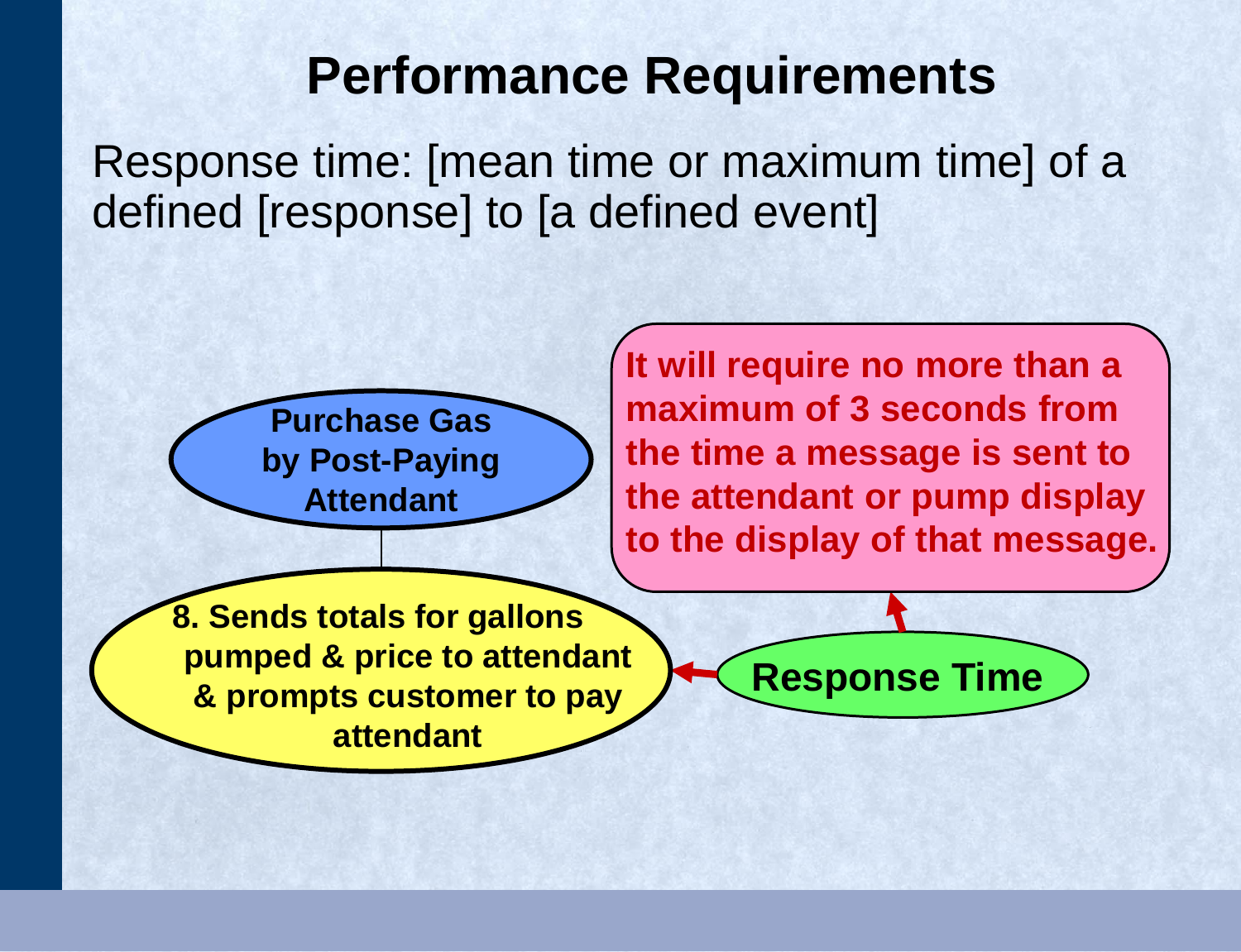## **Usability Requirements**

#### **Usability nonfunctional requirements templates:**

Ease of learning: [effort or time] required to become proficient in performing a [task or action] under defined [conditions]

Productivity: [quantity] of defined [tasks or actions] that can be performed using the product per [time unit] under defined [conditions]

Response time: [mean time or maximum time] of a defined [response] to a defined [user stimulus]

Error rate: [quantity] of user [error type] mistakes experienced per [time unit] under defined [conditions]

Likeability: [quantity or percentage] of users that report liking the product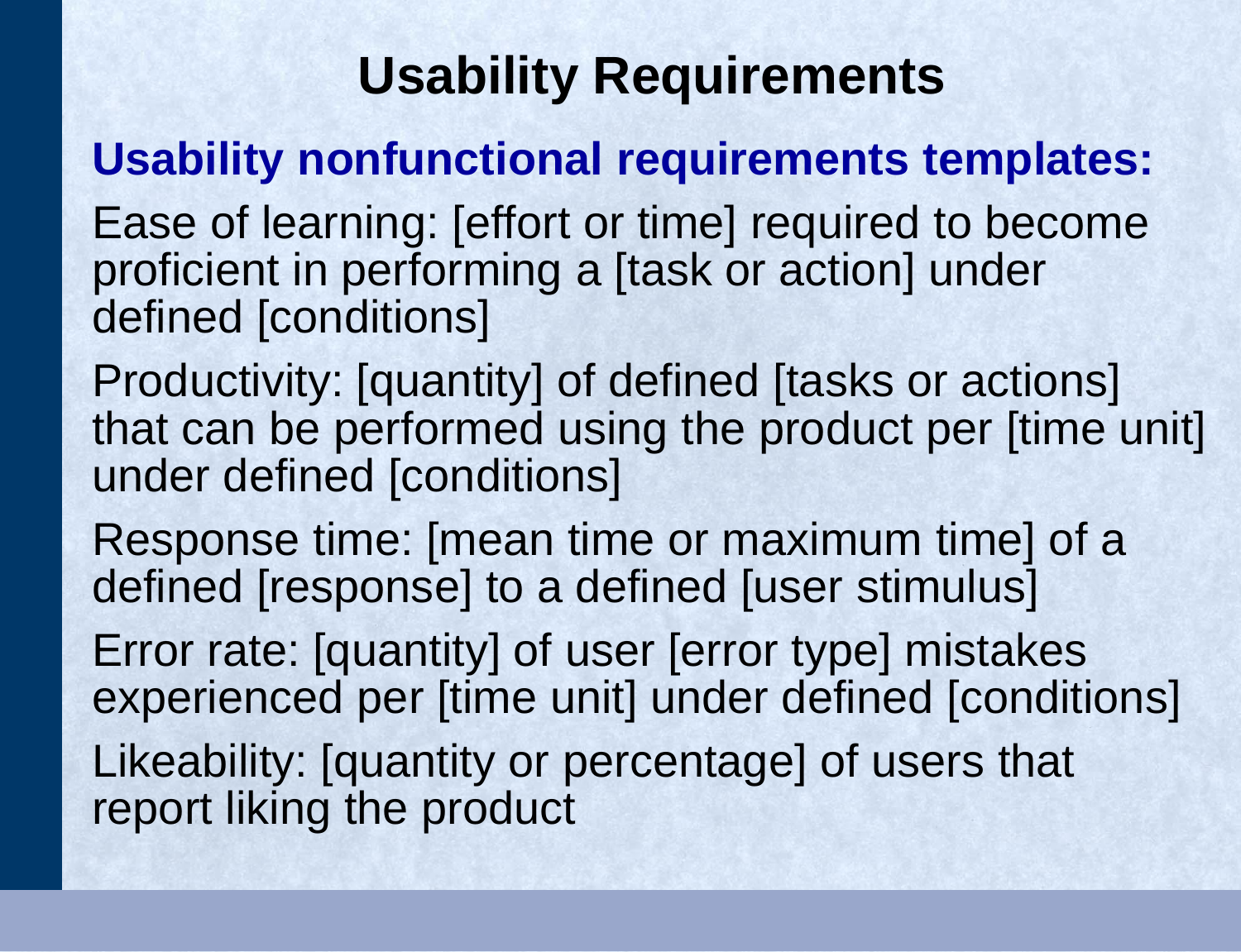#### **Security Requirements**

[probability] that a defined [product or product component] shall [handle (e.g., detect, prevent, recover from)] a defined [attack] under defined [conditions]

The systems shall [lock, place out of service] a [external access] after [number] unsuccessful attempts to [login, handshake, authenticate] within [time period]

The system shall log all attempts to [access secure data, perform specific function] by users having insufficient privileges

The system shall [time out, log out, lock] access to [data, asset, function] after [time period] of inactivity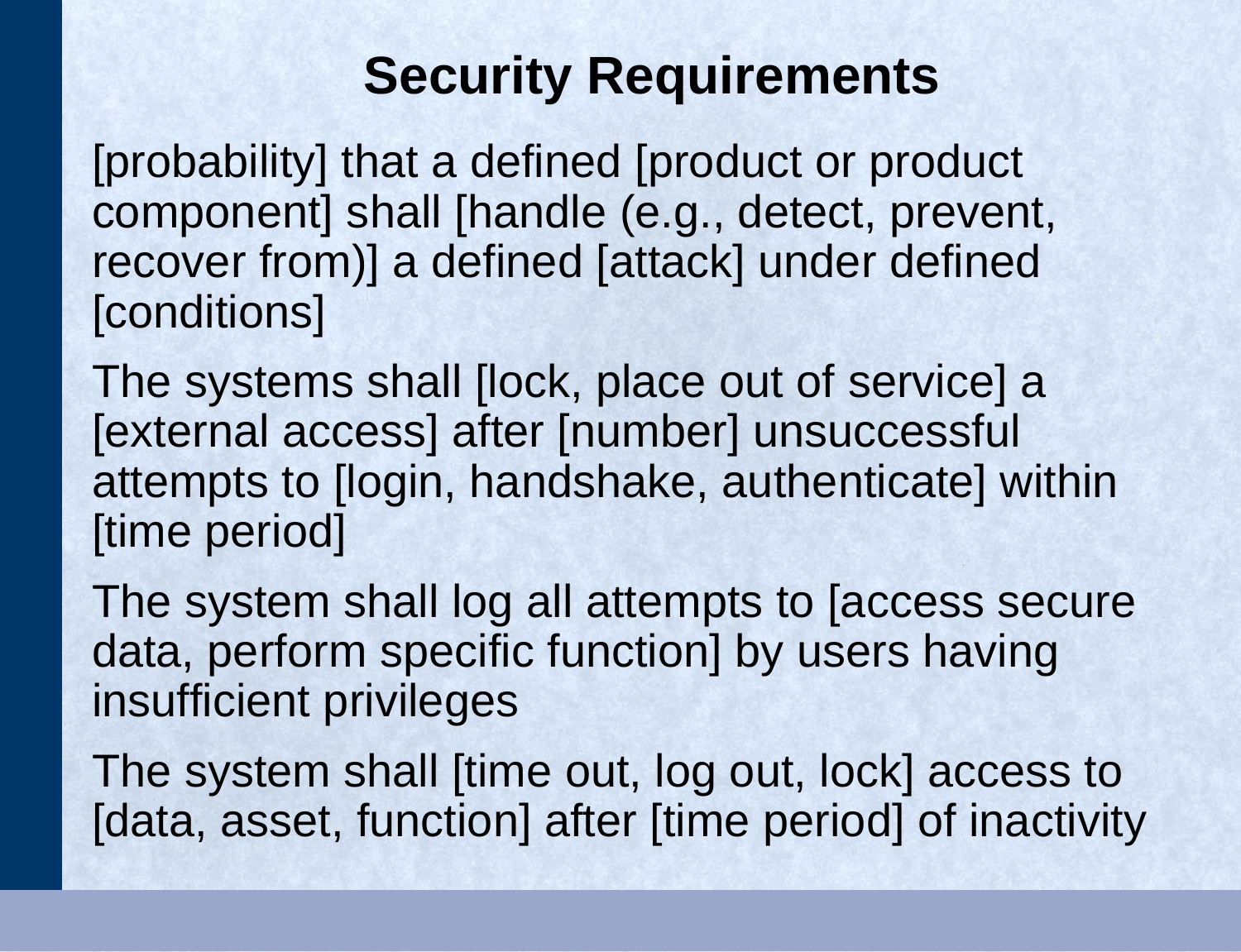#### **Safety Requirements**

The system shall [prevent, detect, report, react to] a [type of failure] such that [type of accident] is prevented under [defined conditions]

The system shall not cause more than [average or maximum number] of [type of safety incidents] per [time interval or number of events] under [defined conditions]

The system shall not allow [a safety risk] to exceed [specified level or variance] under [defined conditions]

The system shall react to [type of accident] by performing [type of action]

The system shall [prevent, detect, react to] [type of accident] [percentage of the time]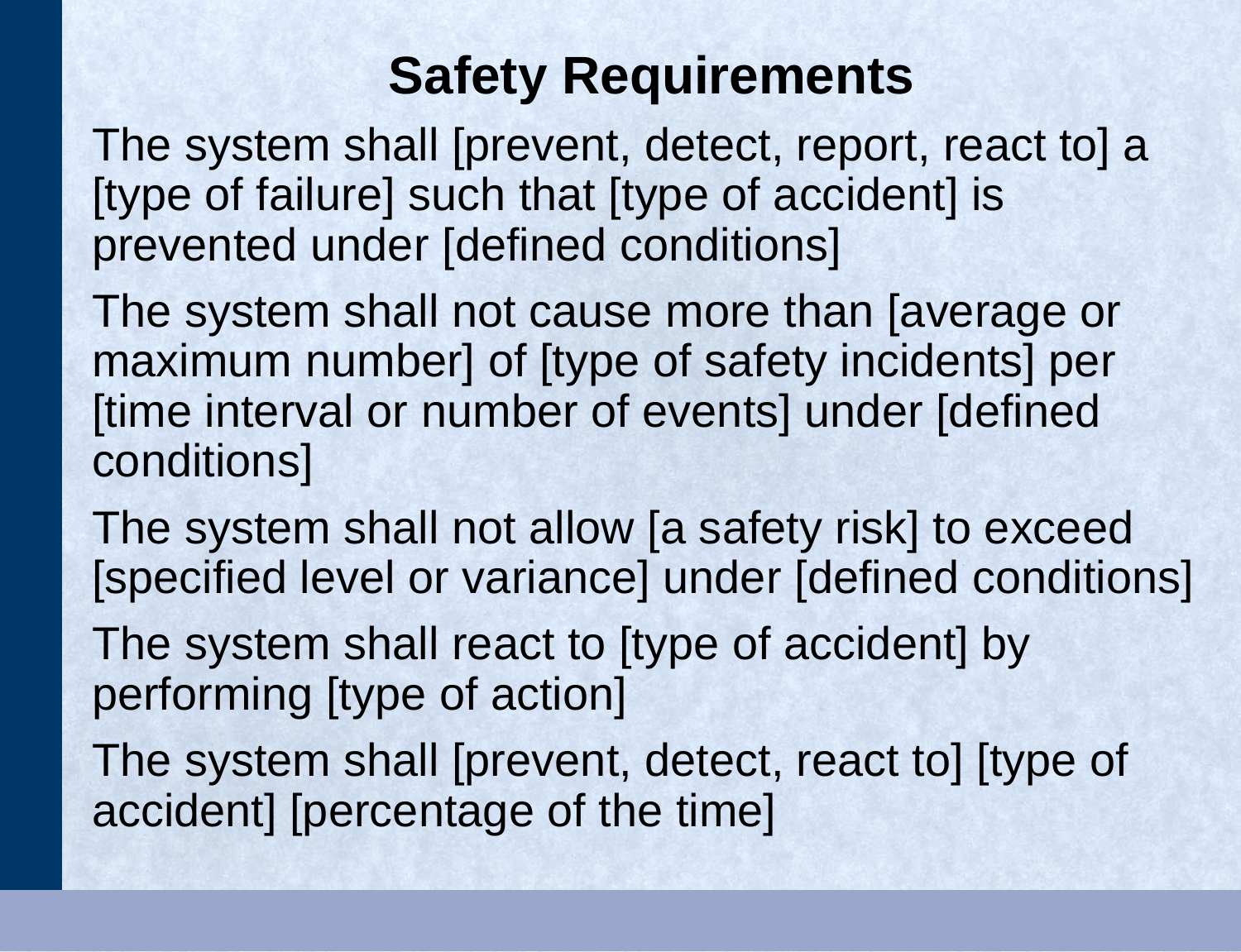#### **Levels & Types of Requirements**

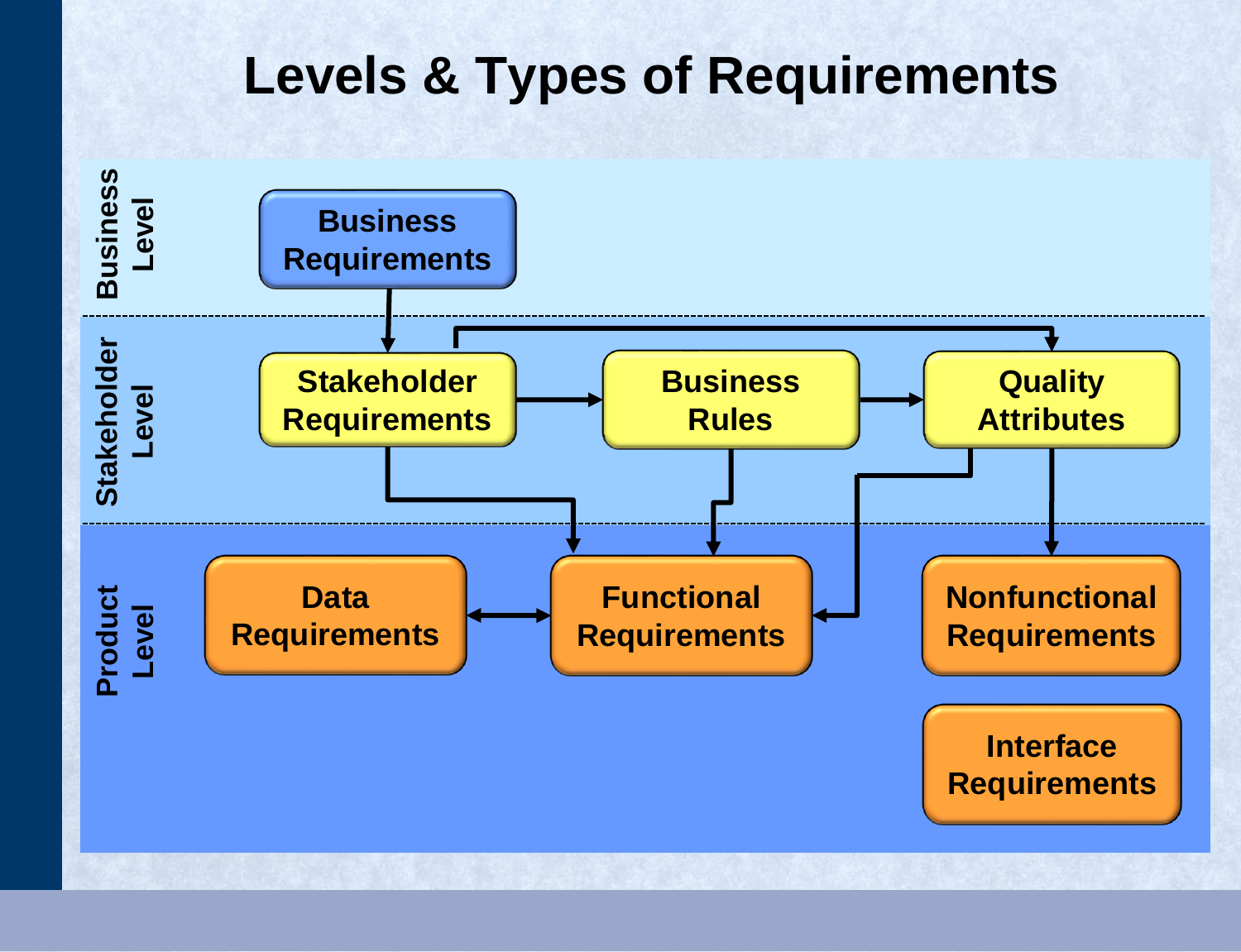#### **External Interface Requirements**

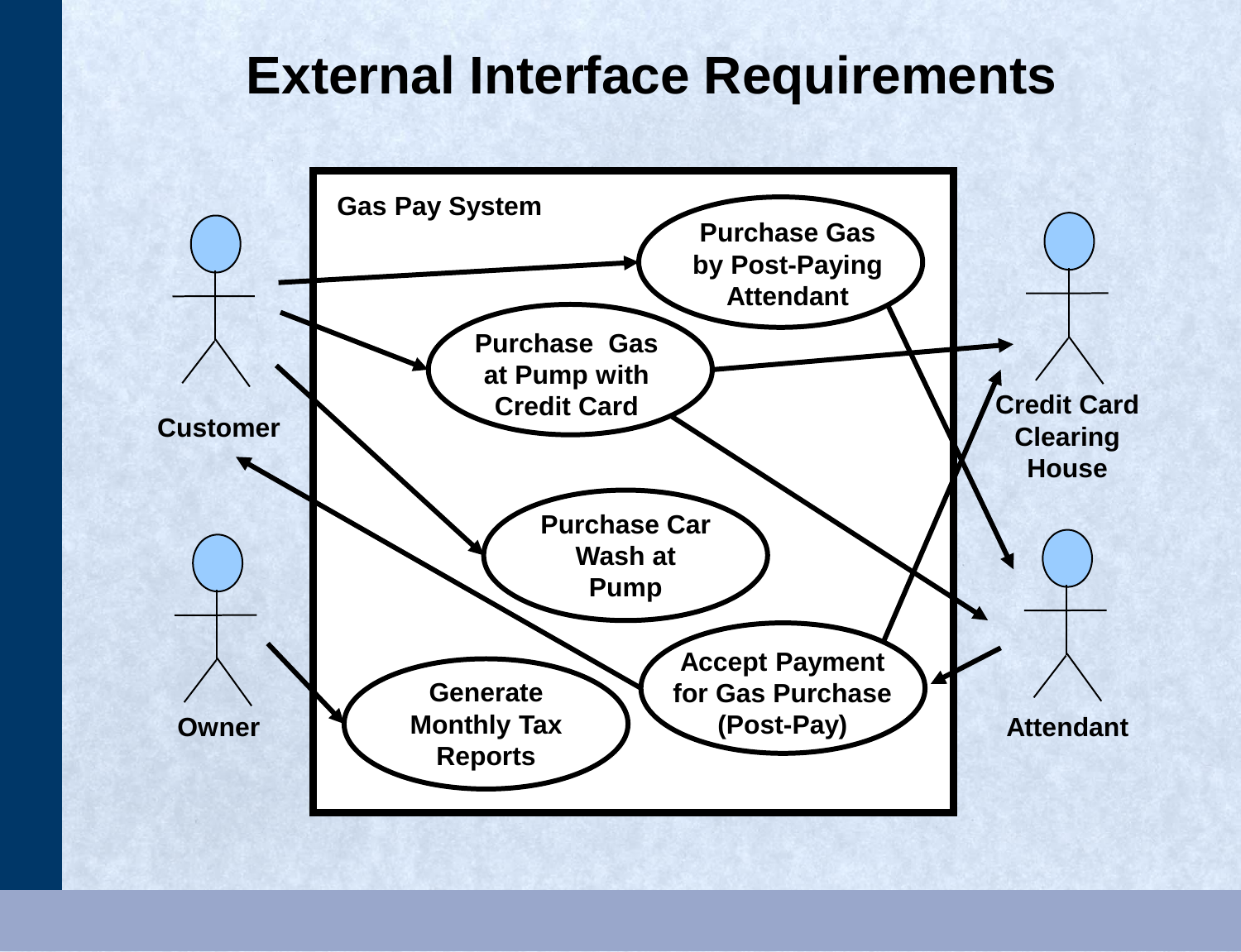#### **Internal Interface Requirements**

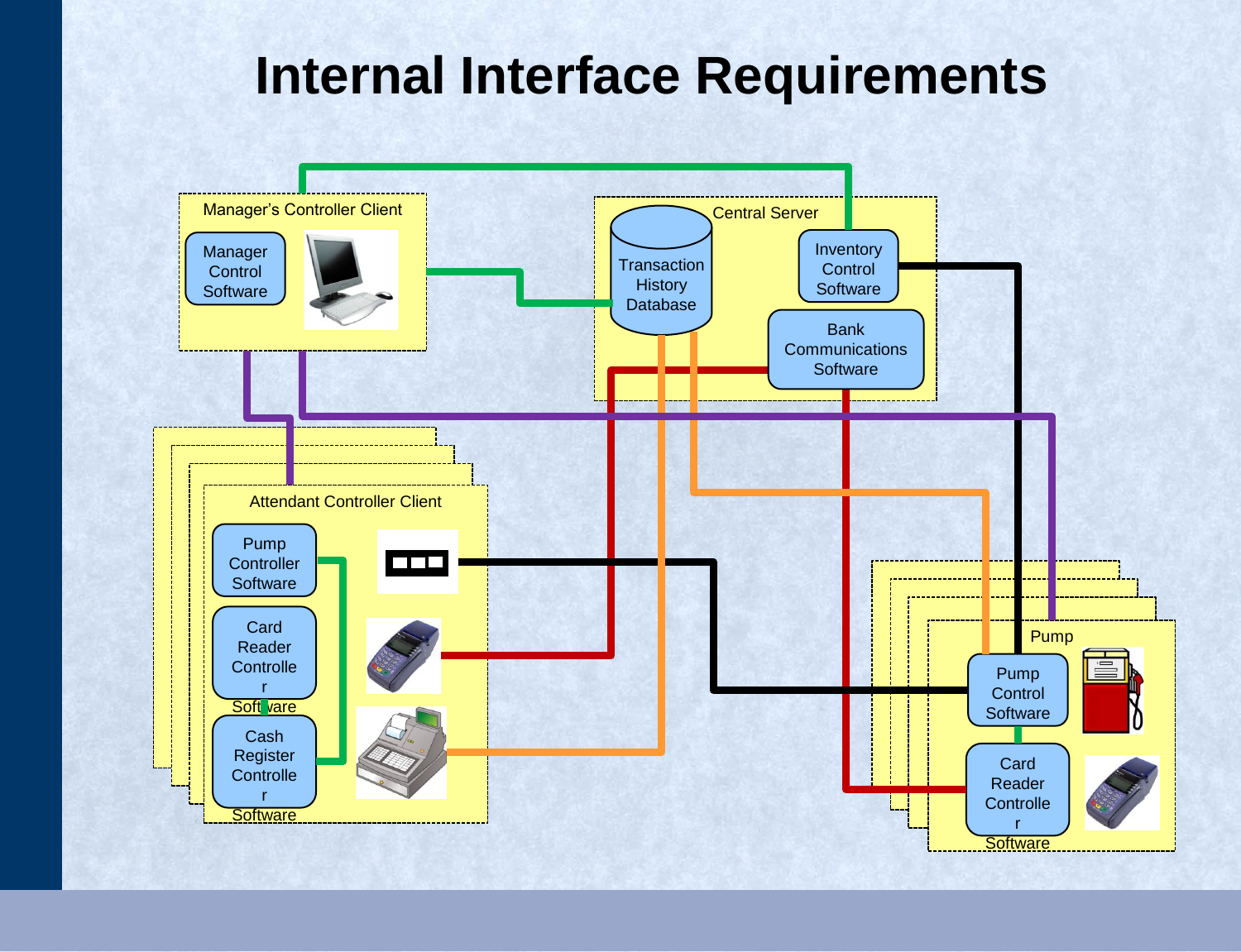#### **Interface Requirements – Examples**

#### **Types of information specified for interface requirements include:**

- Data or messaging types, formats, or structures, including valid values or ranges
- Control values
- Interrupts, communication priorities or interactions
- Data translations or bit mappings
- The use of standardized communications protocols
- User interface style guides for usability or product branding purposes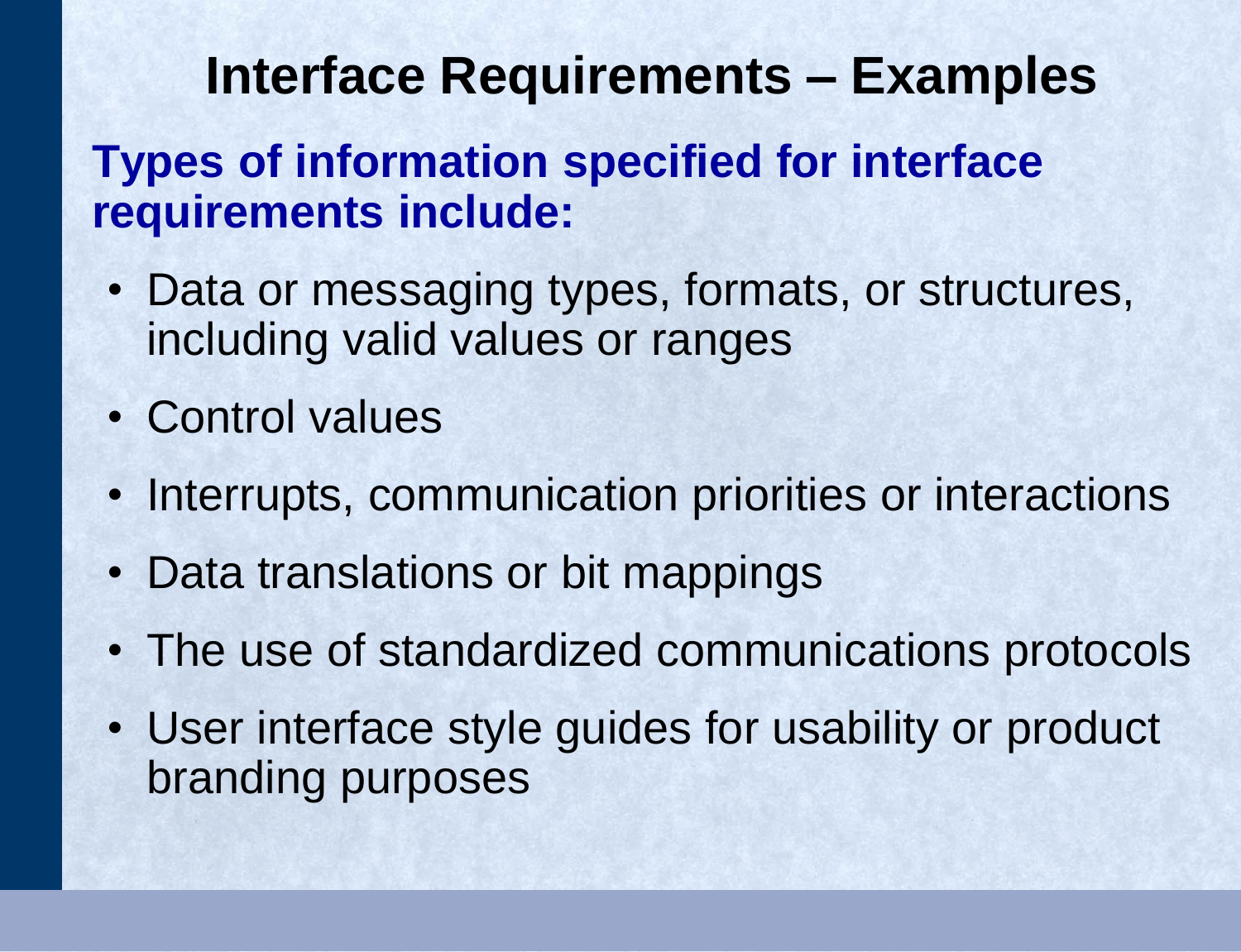#### **Interface Requirements – Examples**

- Other nonfunctional requirements affecting the interfaces (for example, transfer rates, response times, frequencies, capacity, security controls, handshaking )
- Reports, prompts & the reporting of errors
- Devices supported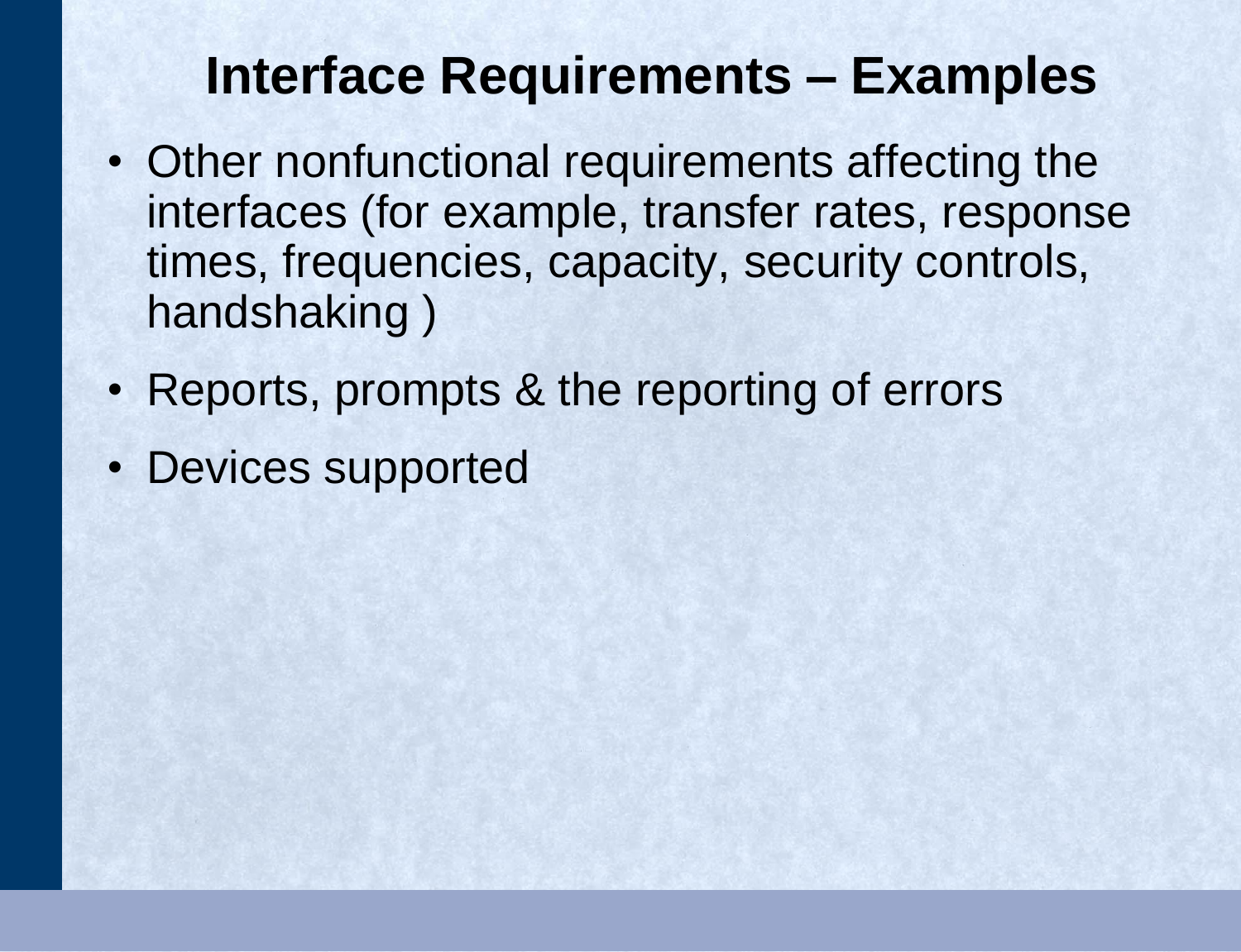#### **Presenter: Linda Westfall**

#### **More than 45 years in software:**

- President of the Westfall Team
- Sr. Manager of Quality Metrics & Analysis, Manager of Production Software, software process engineer, software engineer & systems analyst

#### **Active professionally:**

- ASQ Software Division past chair, ASQ Certification Board, PMBOK® contributor & P.E. exam development
- P.E. Software Engineering, ASQ Fellow, CSQE, CMQ/OE & CQA, PMP, Certified Scrum Master, Lean Six-Sigma Black Belt, ISTQB Certified Tester
- Author: *The Certified Software Quality Engineer Handbook, 2nd Edition*

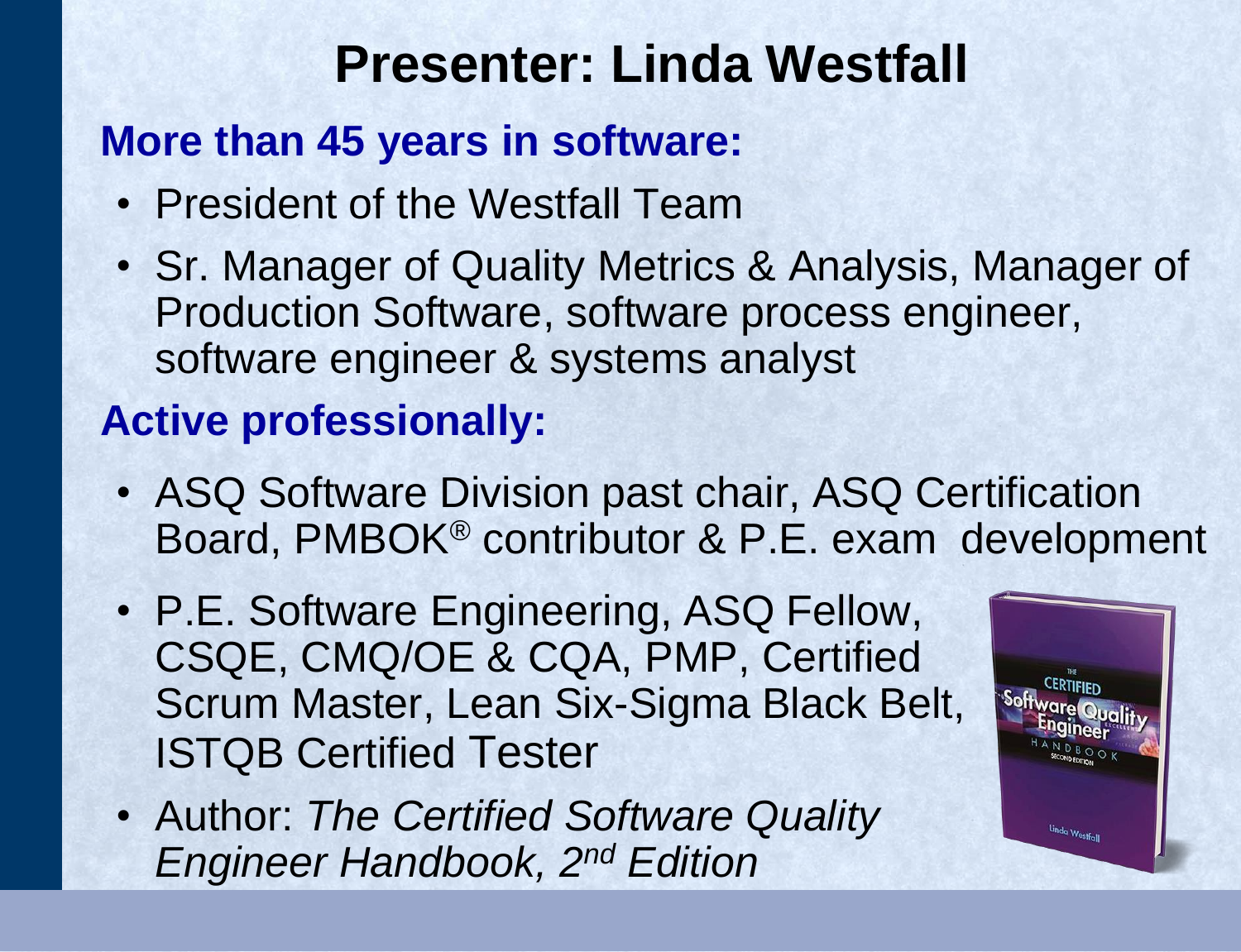#### **References**

- [Gilb-05] Tom Gilb, *Competitive Engineering: A handbook for Systems Engineering, Requirements Engineering , and Software Engineering Using Planguage, Elsevier Butterworth Heinemann, Amsterdam, 2005.*
- [Wiegers-03] Karl E. Wiegers, *Software Requirements, 2nd Edition*, Microsoft Press, Redmond, WA, 2003.
- [Westfall-17] Linda Westfall, The Certified Software Quality Engineer Handbook, 2nd Edition, ASQ Quality Press, Milwaukee, WI, 2017.